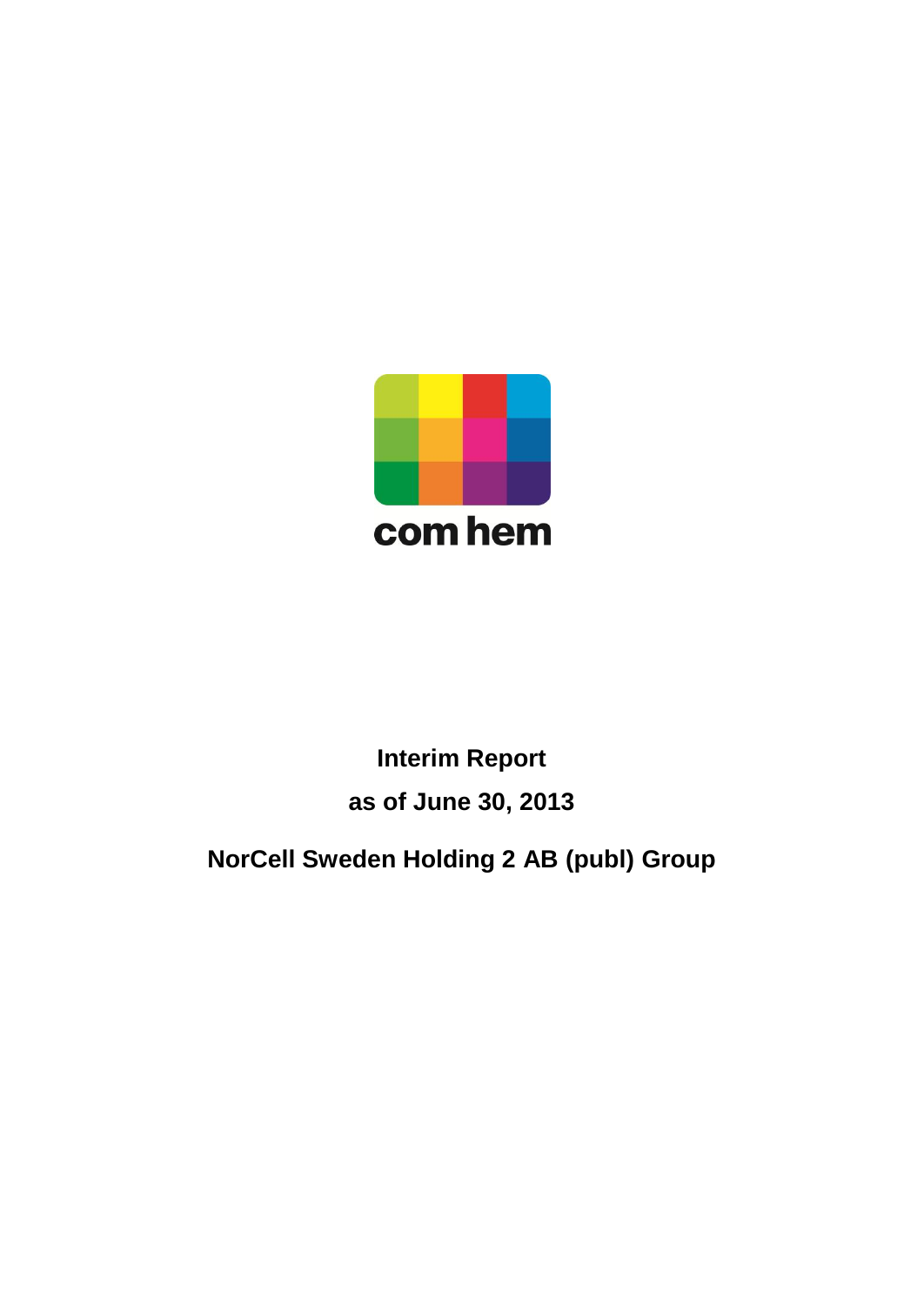**FOR IMMEDIATE RELEASE** Date: Aug 27, 2013 Time: 11:00 CET

# **IMPORTANT INFORMATION**

For investors and prospective investors in NorCell 1B AB (publ) Senior PIK Notes, NorCell Sweden Holding 2 AB (publ) Senior Notes and NorCell Sweden Holding 3 AB (publ) Senior Secured Notes, please refer to this interim report as of June 30, 2013 (the "**Interim Report**") presenting the NorCell Sweden Holding 2 AB (publ) Group's condensed consolidated financial statements for the period April 1, 2013 to June 30, 2013 and January 1, 2013 to June 30, 2013.

NorCell 1B AB (publ) is the parent company of NorCell Sweden Holding 2 AB (publ) and is a holding company with no independent business operations and has not engaged in any activities other than those related to its formation, the acquisition and the financing of the acquisition. NorCell 1B AB (publ)'s only material assets and liabilities are its interest in the issued and outstanding shares of its wholly owned subsidiary, NorCell Sweden Holding 2 AB (publ), and intercompany loans owed to NorCell 1B AB (publ) by NorCell Sweden Holding 2 AB (publ), and its outstanding indebtedness incurred in connection with the Senior PIK Notes offering, including capitalised PIK interest payments in additional notes, which was primarily on-lent to NorCell Sweden Holding 2 AB (publ). There are no material differences between the consolidated financial statements of NorCell 1B AB (publ) and NorCell Sweden Holding 2 AB (publ). As a result, NorCell 1B AB (publ) does not currently issue any consolidated financial statements. For further information see *"Presentation of Financial and Other Information – Pro Forma Capitalization Table NorCell 1B"*.

In this Interim Report, the terms "we", "our", "us", the "Company", the "Group" and "Com Hem", refer to NorCell Sweden Holding 2 AB (publ), or NorCell Sweden Holding 2 AB (publ) and its subsidiaries, as the context requires. The term "**NorCell Group**" refers to NorCell Sweden Holding 2 AB (publ) and its subsidiaries.

Certain numerical information and other amounts and percentages presented in this Interim Report may not sum due to rounding. In addition, certain figures in this document have been rounded to the nearest whole number.

As used herein, the symbol "n/m" means "not meaningful", and "n/a" means "not applicable".

For definitions and glossary, please refer to the Group's Annual Report 2012.

This Interim Report has not been audited or reviewed by the Company's auditors.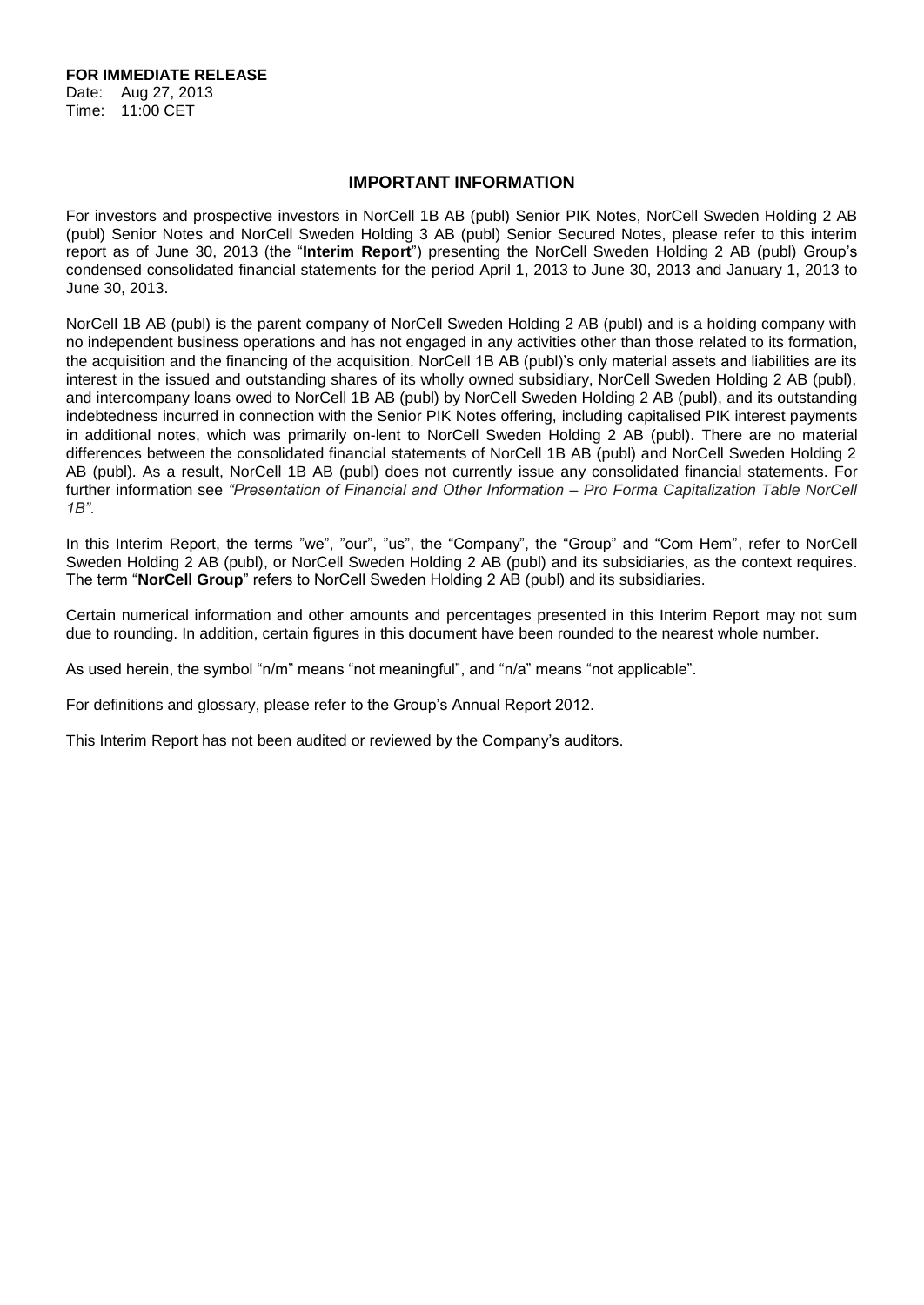# **DISCLOSURE REGARDING FORWARD-LOOKING STATEMENTS**

This Interim Report contains various forward-looking statements that reflect Management's current view with respect to future events and anticipated financial and operational performance. Forward-looking statements as a general matter are all statements other than statements as to historical facts or present facts or circumstances. The words "believe", "expect", "anticipate", "intend", "may", "plan", "estimate", "will", "should", "could", "aim" or "might", or, in each case, their negative, or similar expressions, identify certain of these forward-looking statements. Other forward-looking statements can be identified in the context in which the statements are made. Forward-looking statements appear in a number of places in this Interim Report, including, without limitation, in the sections entitled "*Second Quarter Highlights*" and "*Results of Operations and Financial Condition*", and include, among other things, statements relating to:

- The Group's strategy, outlook and growth prospects;
- the Group's operational and financial targets;
- the Group's liquidity, capital resources and capital expenditures;
- the Group's planned investments;
- the expectations as to future growth in demand for the Group's products and services;
- general economic trends and trends in the television and telecommunications industries;
- the impact of regulations on the Group and the Group's operations;
- the competitive environment in which the Group operates; and
- the outcome of legal proceedings.

Although Com Hem believes that the expectations reflected in these forward-looking statements are reasonable, Com Hem can give no assurances that they will materialize or prove to be correct. Because these statements are based on assumptions or estimates and are subject to risks and uncertainties, the actual results or outcome could differ materially from those set out in the forward-looking statements as a result of, among others:

- Television, broadband and fixed-telephony penetration and other market developments;
- competition from local or international cable, telecommunications, media, production or alternative technology companies, including local area networks, satellite, Internet-protocol television, hybrid television, wireless broadband companies and OTT services;
- changes in international, national and local economic, political, business, industry and tax conditions;
- changes in underlying consumer behavior, including changes in consumer television viewing and preferences;
- changes in technology;
- changes in content prices;
- consolidation in the cable or telecommunications industry;
- the Group's ability to generate the funds needed to service the Group's debt;
- factors affecting the Group's leverage and the Group's ability to service debt;
- the effects of operating and financial restrictions in the Group's debt instruments;
- the ability to successfully develop and expand the range of products and services offered;
- the ability to retain or replace key personnel; and
- change in the Group's business strategy, development and investment plans.

These forward-looking statements speak only as of the date of this Interim Report. Com Hem expressly undertakes no obligation to publicly update or revise any forward-looking statements, whether as a result of new information, future events or otherwise, other than as required by law or regulation. Accordingly, investors and prospective investors are cautioned not to place undue reliance on any of the forward-looking statements herein.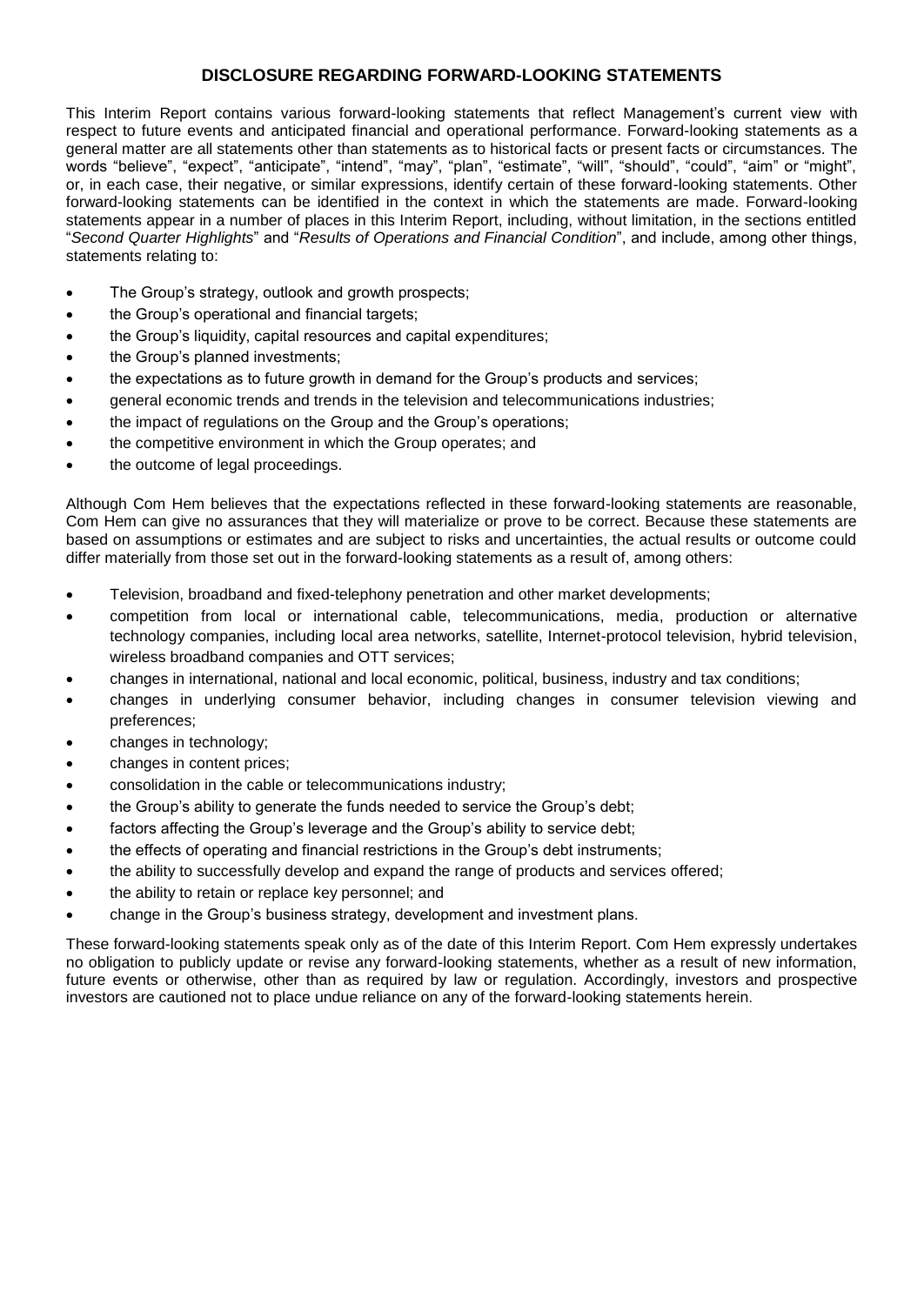# **TABLE OF CONTENTS**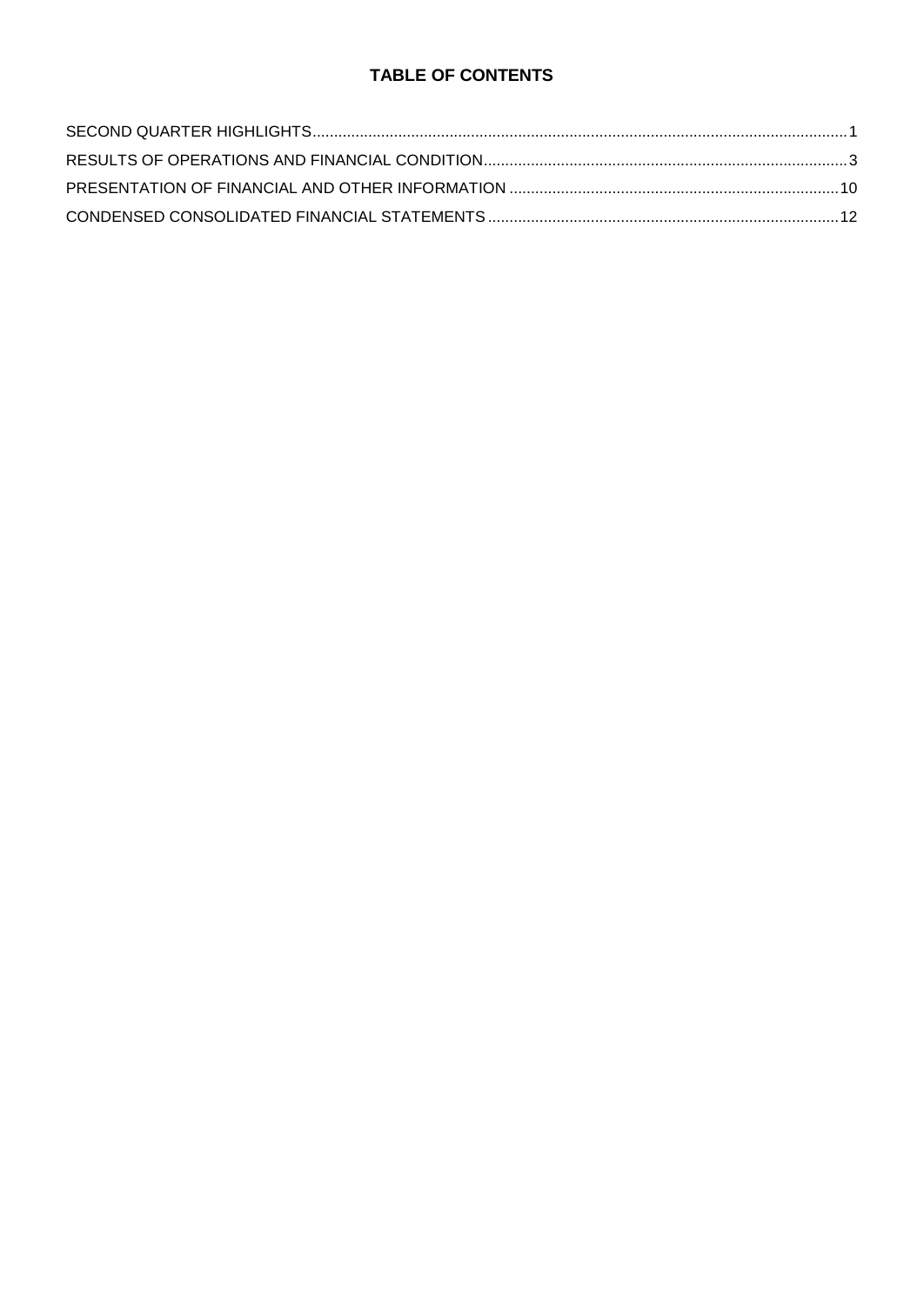# **SECOND QUARTER HIGHLIGHTS**

*The following chapter presents key financial and operating highlights that have occurred during the three months ended June 30, 2013 and June 30, 2012 unless otherwise stated. You should read this table in conjunction with "Results of Operations and Financial Condition", "Presentation of Financial and Other Information" and "Condensed Consolidated Financial Statements", which are included elsewhere in this Interim Report.*

# **Key Financial Highlights**

| For the three<br>months ended June 30, |       | For the six<br>months ended June 30, | For the year<br>ended<br>December 31, |                   |
|----------------------------------------|-------|--------------------------------------|---------------------------------------|-------------------|
| 2013                                   | 2012  | 2013                                 | 2012                                  | 2012              |
| (SEK in millions)                      |       | (SEK in millions)                    |                                       | (SEK in millions) |
| 1.108                                  | 1.148 | 2.231                                | 2.284                                 | 4,562             |
| 547                                    | 541   | 1.091                                | 1.073                                 | 2,232             |
| 550                                    | 549   | 1.099                                | 1.090                                 | 2.262             |
| 203                                    | 191   | 374                                  | 389                                   | 913               |
| 259                                    | 315   | 542                                  | 491                                   | 1,196             |

# **Revenue for the Second Quarter 2013**

Total overall revenue decreased slightly to SEK 1,108 million in the second quarter 2013 compared to SEK 1,148 million in the corresponding quarter 2012. Revenue from digital-television and fixed-telephony services decreased, partly offset by increased revenue from high-speed broadband services and other revenue. Revenue from the landlord services remained at the same level compared to the corresponding quarter in 2012.

# **Stable EBITDA development**

Despite a slight decrease in overall revenue Adjusted EBITDA remained at the same level compared to the corresponding quarter in 2012 due to lower cost base. Production costs in the second quarter 2013 was SEK 8 million lower than the corresponding quarter previous year, mainly due to lower content costs, partly offset by higher other production costs related to service and support agreements for the new TiVo platform. Operating costs decreased by SEK 37 million in the second quarter of 2013 compared to the corresponding quarter in 2012 mainly due to timing in marketing, lower sales costs and general cost savings.

# **Slight increase in Investments**

Capital expenditures increased by SEK 13 million, or 6.6%, from SEK 191 million in the second quarter 2012, to SEK 203 million in the second quarter 2013. The increase was mainly due to higher IS development capex relating to the TiVo platform and timing differences in purchases of modems, partly offset by lower network related and other capex.

# **Operating Free Cash Flow**

Operating free cash flow decreased by SEK 56 million, or 17.7%, from SEK 315 million in the second quarter 2012 to SEK 259 million in the second quarter 2013. The decrease was mainly due to a less favorable change in net working capital, higher one-off costs and higher capital expenditures compared to the corresponding quarter in 2012.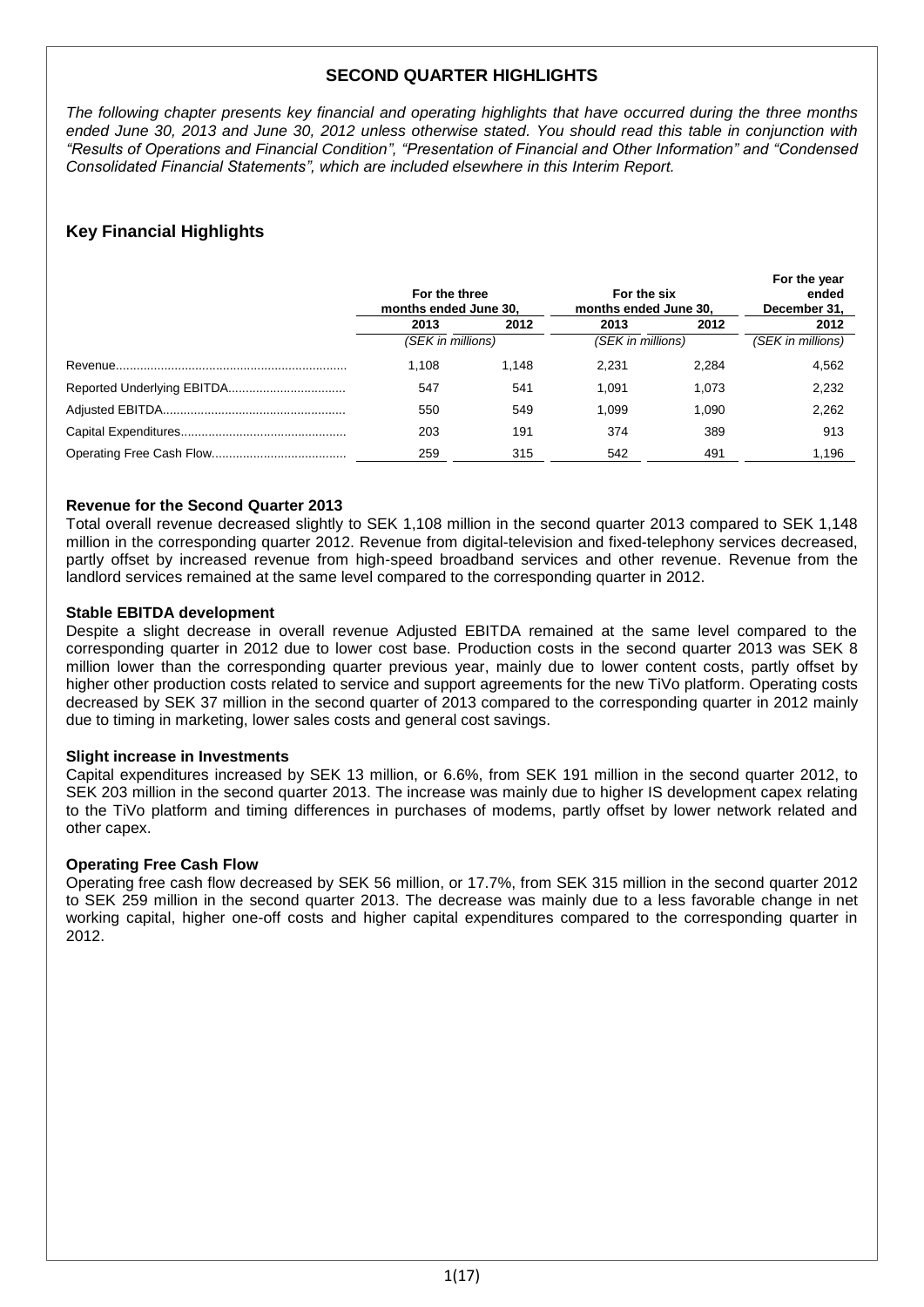# **Key Operational Highlights**

|                                             | As of June 30, |       | As of March 31,                            |       | As of<br>December 31. |
|---------------------------------------------|----------------|-------|--------------------------------------------|-------|-----------------------|
|                                             | 2013           | 2012  | 2013                                       | 2012  | 2012                  |
|                                             |                |       | (in thousands, except otherwise indicated) |       |                       |
|                                             | 1.777          | 1.749 | 1.777                                      | 1.744 | 1,749                 |
|                                             | 822            | 835   | 823                                        | 852   | 828                   |
|                                             | 247            | 276   | 254                                        | 286   | 264                   |
| Unique subscribers as a percentage of homes | 46.2           | 47.7  | 46.3                                       | 48.8  | 47.3                  |
|                                             | 1.483          | 1.526 | 1.495                                      | 1.563 | 1,502                 |
| RGUs per unique subscriber (in units)       | 1.80           | 1.83  | 1.82                                       | 1.84  | 1,82                  |
|                                             | 351            | 361   | 355                                        | 352   | 358                   |

(1) Blended ARPU is calculated by all digital-television, high-speed broadband, fixed-telephony and other revenue that can be allocated to each service for the respective period, 2013 and 2012, by the average number of total unique subscribers for the respective period, and further by the number of months in the period. The average number of total unique subscribers is calculated by aggregating the average number of unique subscribers in each month during the respective period and dividing the result by the number of months in the respective period.

### **Operational Development**

As of June 30, 2013, Com Hem had 1,777,000 homes connected which is unchanged from March 31, 2013, and an increase of 27,000 homes connected from 1,749,000 as of June 30, 2012. The number of unique subscribers has slightly decreased to 822,000 as of June 30, 2013, compared to 823,000 as of March 31, 2013, and 835,000 as of June 30, 2012. The total number of RGUs was 1,483,000 as of June 30, 2013, compared to 1,495,000 as of March 31, 2013, and 1,526,000 as of June 30, 2012.

Unique subscribers as a percentage of homes connected was 46.2% as of June 30, 2013, compared to 46.3% as of March 31, 2013, and 47.7% as of June 30, 2012. The number of RGUs per unique subscriber was 1.80 as of June 30, 2013, compared to 1.82 as of March 31, 2013, and 1.83 as of June 30, 2012.

Blended ARPU per unique subscriber decreased by SEK 10, or 2.9%, from SEK 361 in the second quarter 2012 to SEK 351 in the second quarter 2013. The decrease in blended ARPU in the second quarter 2013 was due to lower ARPU contribution from digital-television and fixed-telephony services.

# **Events During the Second Quarter**

On April 18, 2013, Com Hem signed a framework agreement with Telenor Sverige AB to operate as a service provider in Telenor's communication operator Open Universe's open network.

On May 7, 2013, Com Hem signed a framework agreement with Sweden´s largest communication operator, Zitius Service Delivery AB, to operate as a service provider in Zitius' open network.

On May 21, 2013, NorCell 1B AB (publ) provided the Luxembourg Stock Exchange with a notice electing to pay interest for the interest period November 12, 2012, to May 31, 2013, on the Senior PIK Notes due 2019, in pay-inkind interest by increasing the principal amount of the Senior PIK Notes by an aggregate principal amount equal to the amount of interest for the initial interest payment period. The principal amount increased by EUR 16 million from June 1, 2013.

On June 20, 2013, Com Hem launched its B2B SoHo offering.

On June 28, 2013, Com Hem signed a framework agreement with IP Only, and will commence operations as a service provider in IP Only's open network.

# **Events After the Second Quarter**

On August 14, 2013, TiVo was soft-launched.

On August 21, 2013, Com Hem launched a new Broadband portfolio, incl. 500 Mbit/s service, available to more than 1 million fibercoax end-customers.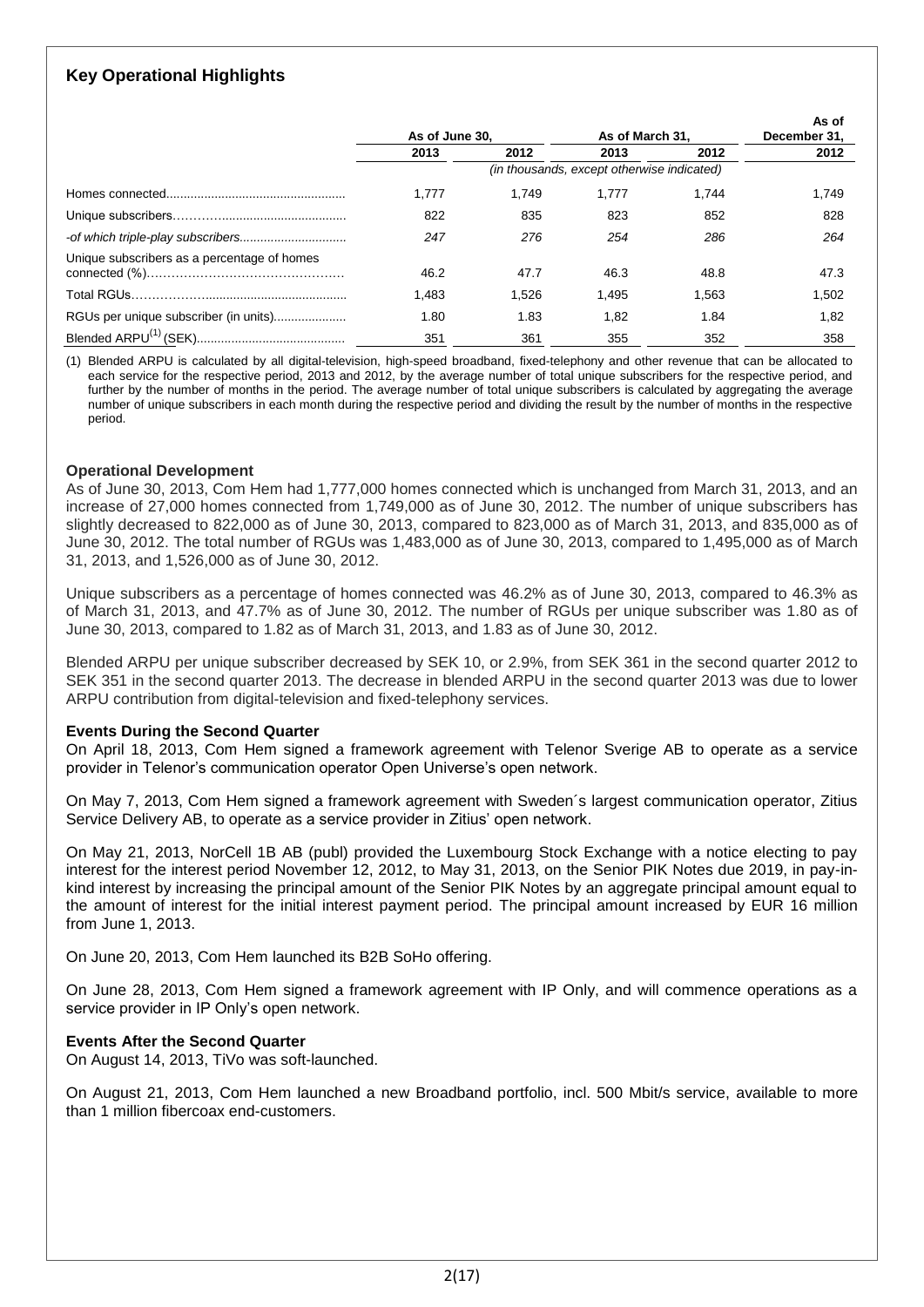# **RESULTS OF OPERATIONS AND FINANCIAL CONDITION**

*The following is a discussion and analysis of the results of operations and financial condition of the Group, based on the unaudited condensed consolidated financial statements of the NorCell Group as of and for the three months and as of and for the six months ended June 30, 2013 and 2012. You should read this discussion in conjunction with the condensed consolidated financial statements included elsewhere in this Interim Report.*

# **Selected Financial Data**

# **Condensed Consolidated Income Statement**

|                                     | For the three<br>months ended June 30, |       | For the six<br>months ended June 30, | For the year<br>ended<br>December 31, |                   |
|-------------------------------------|----------------------------------------|-------|--------------------------------------|---------------------------------------|-------------------|
|                                     | 2013                                   | 2012  | 2013                                 | 2012                                  | 2012              |
|                                     | (SEK in millions)                      |       | (SEK in millions)                    |                                       | (SEK in millions) |
|                                     | 1.108                                  | 1.148 | 2.231                                | 2.284                                 | 4.562             |
|                                     | (542)                                  | (569) | (1, 115)                             | (1, 150)                              | (2, 244)          |
|                                     | 566                                    | 579   | 1,115                                | 1,133                                 | 2,318             |
|                                     | (334)                                  | (332) | (668)                                | (663)                                 | (1,310)           |
|                                     | (55)                                   | (66)  | (113)                                | (121)                                 | (249)             |
| Other operating income and expenses | 5                                      | (9)   | 10                                   | (10)                                  | (11)              |
|                                     | 182                                    | 172   | 344                                  | 340                                   | 748               |
| Net financial income and expense    | (614)                                  | (408) | (843)                                | (798)                                 | (1,747)           |
|                                     | 104                                    | 62    | 112                                  | 120                                   | 411               |
|                                     | (328)                                  | (174) | (387)                                | (338)                                 | (588)             |

#### **Revenue**

Revenue decreased by SEK 40 million, or 3.5%, from SEK 1,148 million in the three months ended June 30, 2012, to SEK 1,108 million in the three months ended June 30, 2013. The decrease was due to lower revenue from digital-television and fixed-telephony services, partly offset by increased revenue from high-speed broadband services as well as higher Other revenue, due to increased revenue from the communication operator services (iTUX).

The table below sets forth, for each of the periods indicated, revenue by service:

|                | For the three<br>months ended June 30, |       | For the six<br>months ended June 30, | For the year<br>ended<br>December 31, |                   |  |
|----------------|----------------------------------------|-------|--------------------------------------|---------------------------------------|-------------------|--|
|                | 2013                                   | 2012  | 2013                                 | 2012                                  | 2012              |  |
| <b>Service</b> | (SEK in millions)                      |       | (SEK in millions)                    |                                       | (SEK in millions) |  |
|                | 411                                    | 437   | 832                                  | 862                                   | 1.721             |  |
|                | 323                                    | 319   | 642                                  | 637                                   | 1.277             |  |
|                | 106                                    | 129   | 219                                  | 262                                   | 506               |  |
|                | 214                                    | 215   | 430                                  | 431                                   | 856               |  |
|                | 53                                     | 48    | 108                                  | 92                                    | 202               |  |
|                | 1.108                                  | 1.148 | 2.231                                | 2.284                                 | 4,562             |  |

(1) Other represents revenue generated primarily from billing and reminder fees, iTUX revenue, B2B revenue, as well as payments in kind received from content providers for services delivered, which the Group classifies as "barter revenue".

The table below sets forth, for each of the periods indicated, RGUs by service:

|             | As of June 30, |       | As of March 31. |       | As of<br>December 31, |  |
|-------------|----------------|-------|-----------------|-------|-----------------------|--|
|             | 2013           | 2012  | 2013            | 2012  | 2012                  |  |
| <b>RGUs</b> | (in thousands) |       | (in thousands)  |       | (in thousands)        |  |
|             | 606            | 621   | 613             | 644   | 612                   |  |
|             | 543            | 545   | 542             | 550   | 543                   |  |
|             | 334            | 360   | 339             | 370   | 348                   |  |
|             | 1.483          | 1.526 | 1.495           | 1.563 | 1.502                 |  |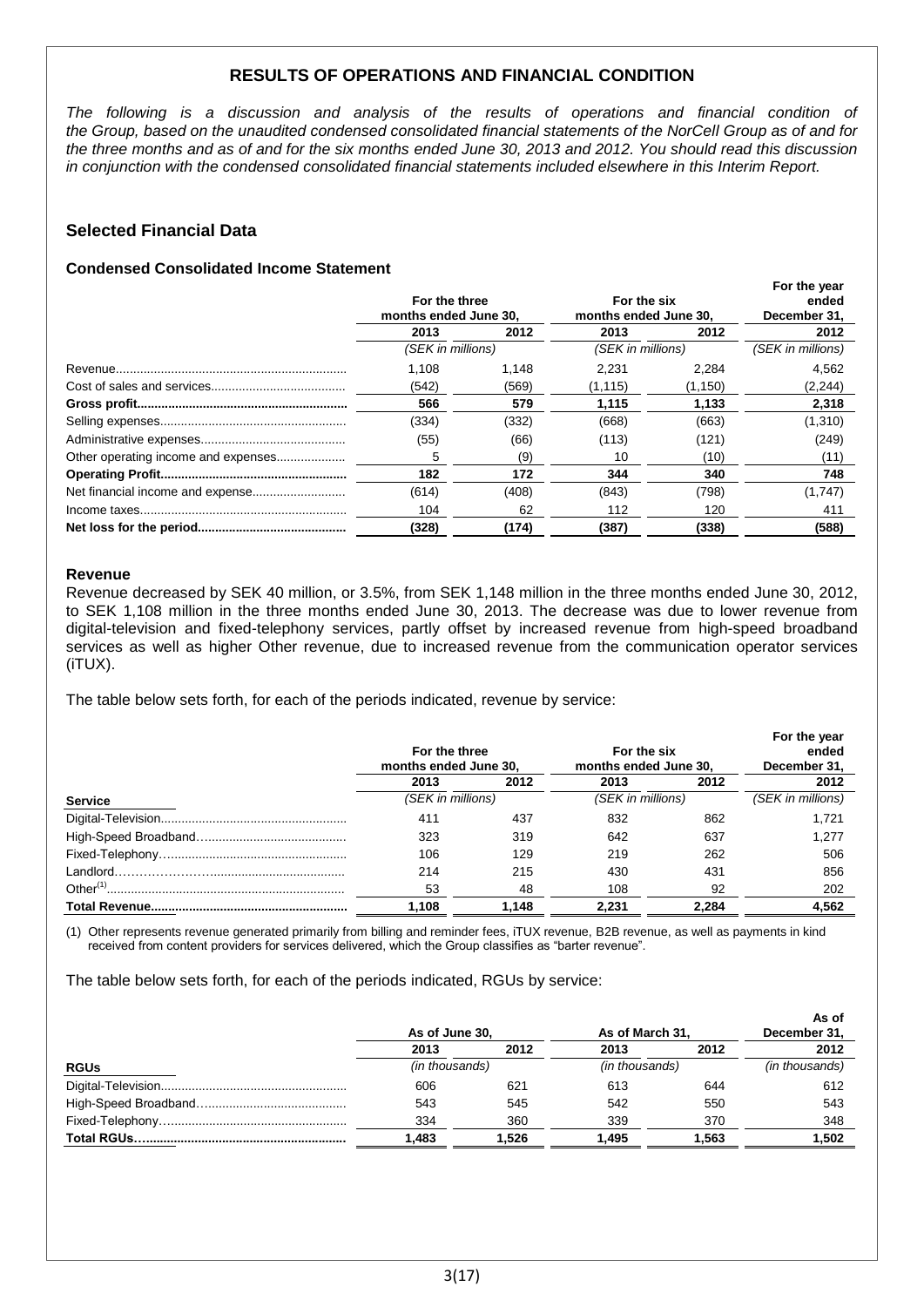The table below sets forth, for each of the periods indicated, ARPU by service:

|             | For the three<br>months ended June 30, |      | For the six<br>months ended June 30, | For the year<br>ended<br>December 31, |               |
|-------------|----------------------------------------|------|--------------------------------------|---------------------------------------|---------------|
|             | 2013                                   | 2012 | 2013                                 | 2012                                  | 2012          |
| <b>ARPU</b> | $(in$ SEK $)$                          |      | $(in$ SEK $)$                        |                                       | $(in$ SEK $)$ |
|             | 225                                    | 233  | 228                                  | 227                                   | 231           |
|             | 198                                    | 196  | 198                                  | 195                                   | 196           |
|             | 105                                    | 118  | 108                                  | 120                                   | 117           |
| Landlord.   | 40                                     | 41   | 40                                   | 41                                    | 41            |

## *Digital-Television*

Revenue from digital-television services decreased by SEK 26 million, or 6.0%, from SEK 437 million in the three months ended June 30, 2012, to SEK 411 million in the three months ended June 30, 2013. The decrease was a result of a lower RGU base and a decline in ARPU. Digital-television RGUs decreased by approximately 15,000, or 2.4%, from approximately 621,000 as of June 30, 2012, to approximately 606,000 as of June 30, 2013. ARPU decreased by SEK 9, or 3.8%, from SEK 233 in the three months ended June 30, 2012, to SEK 225 in the three months ended June 30, 2013.

Revenue from digital-television services decreased by SEK 30 million, or 3.5%, from SEK 862 million in the six months ended June 30, 2012, to SEK 832 million in the six months ended June 30, 2013. The decrease was mainly a result of a lower RGU base during the first six months of approximately 31,000 compared to the corresponding period in 2012. ARPU increased by SEK 1, or 0.6%, from SEK 227 in the six months ended June 30, 2012, to SEK 228 in the six months ended June 30, 2013.

### *High-Speed Broadband*

Revenue from high-speed broadband services increased by SEK 3 million, or 1.1%, from SEK 319 million in the three months ended June 30, 2012, to SEK 323 million in the three months ended June 30, 2013. ARPU increased by SEK 2, or 1.1%, from SEK 196 in the three months ended June 30, 2012, to SEK 198 in the three months ended June 30, 2013.

Revenue from high-speed broadband services increased by SEK 5 million, or 0.8%, from SEK 637 million in the six months ended June 30, 2012, to SEK 642 million in the six months ended June 30, 2013. ARPU increased by SEK 3 million, or 1.4%, from SEK 195 in the six months ended June 30, 2012, to SEK 198 in the six months ended June 30, 2013.

The revenue increase for both the second quarter and the first six months was primarily an ARPU effect due to the demand for higher broadband speeds and migration of subscribers with 1 and 2 Mbit/s services to the 10 Mbit/s service.

#### *Fixed-Telephony*

Revenue from fixed-telephony services decreased by SEK 22 million, or 17.2%, from SEK 129 million in the three months ended June 30, 2012, to SEK 106 million in the three months ended June 30, 2013. Fixed-telephony RGUs decreased by approximately 26,000, or 7.3%, from approximately 360,000 as of June 30, 2012, to approximately 334,000 as of June 30, 2013. ARPU decreased by SEK 13, or 11.2%, from SEK 118 in the three months ended June 30, 2012, to SEK 105 in the three months ended June 30, 2013.

Revenue from fixed-telephony services decreased by SEK 43 million, or 16.4%, from SEK 262 million in the six months ended June 30, 2012, to SEK 219 million in the six months ended June 30, 2013. ARPU decreased by SEK 12, or 9.8%, from SEK 120 in the six months ended June 30, 2012, to SEK 108 in the six months ended June 30, 2013.

The decrease in RGUs and ARPU for both the second quarter and the first six months of 2013 is largely a result of lower usage of fixed-telephony services as an effect of the fixed to mobile substitution.

#### *Landlord*

Revenue from landlord services decreased slightly by 0.2% from SEK 215 million in the three months ended June 30, 2012, to SEK 214 million in the three months ended June 30, 2013. The decrease in revenue for the second quarter was primarily due to a reduction in ARPU from landlord customers mainly as a result of contract renegotiations, partly offset by an increased number of homes connected.

Revenue from landlord services decreased slightly by 0.2% from SEK 431 million in the six months ended June 30, 2012, to SEK 430 million in the six months ended June 30, 2013. The decrease in revenue for the first six months was primarily due to a reduction in ARPU from landlord customers as a result of contract re-negotiations, partly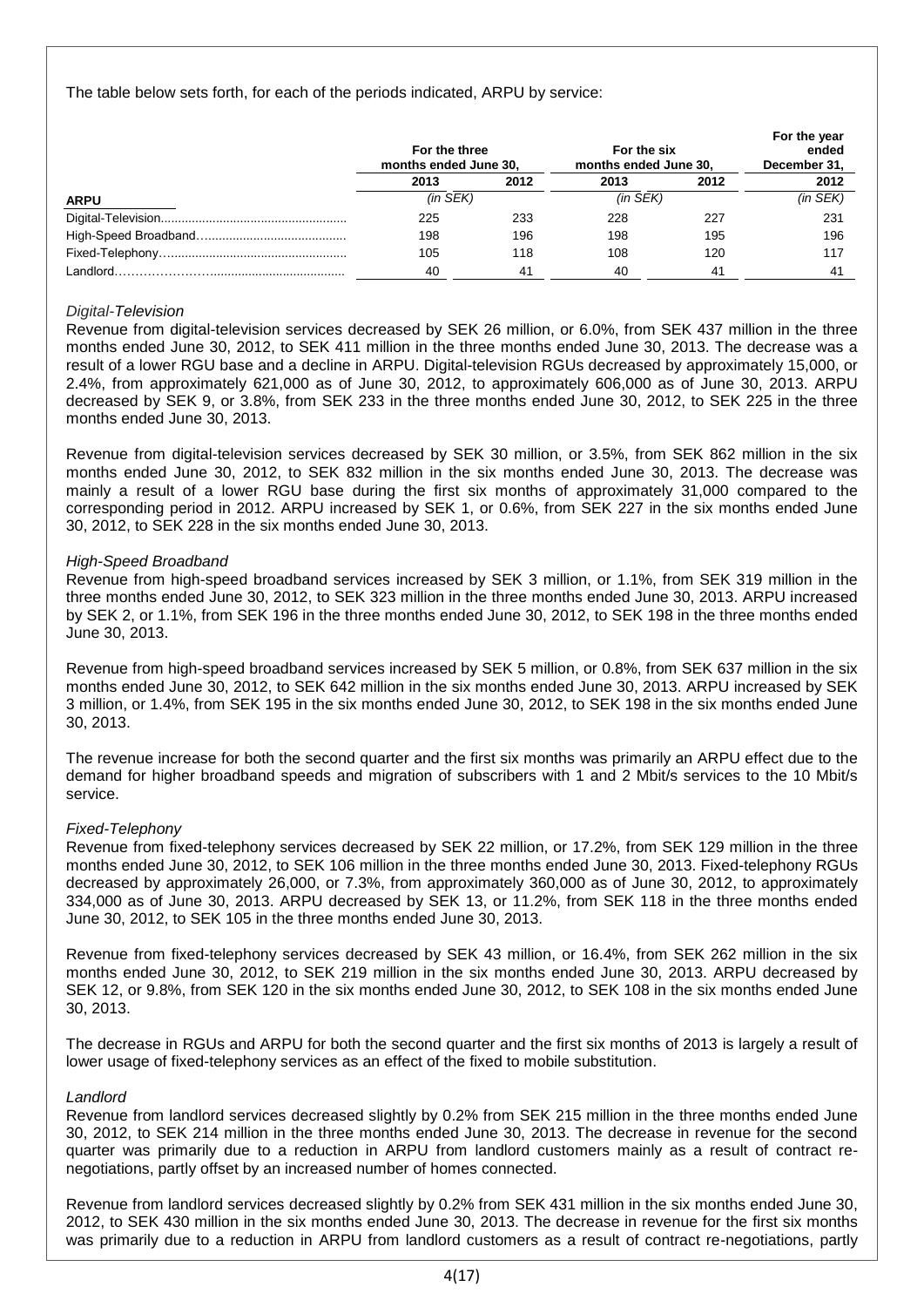offset by an increased number of homes connected and one-off connection fees from connecting new households in the six months ended June 30, 2013.

## *Other*

Other revenue increased by SEK 5 million, or 11.3%, from SEK 48 million in the three months ended June 30, 2012, to SEK 53 million in the three months ended June 30, 2013, and by SEK 16 million, or 17.5%, from SEK 92 million in the six months ended June 30, 2012, to SEK 108 million in the six months ended June 30, 2013. The increase in revenue is mainly explained by higher communication operator revenue in iTUX.

#### **Cost of Sales and Services**

Cost of sales and services decreased by SEK 28 million, or 4.8%, from SEK 569 million in the three months ended June 30, 2012, to SEK 542 million in the three months ended June 30, 2013. As a percentage of revenue, cost of sales and services decreased from 49.6% in the three months ended June 30, 2012, to 48.9% in the three months ended June 30, 2013.

The decrease in cost of sales and services in the three months ended June 30, 2013, was mainly due to lower digital-television content costs and lower depreciation and amortization. The decrease was partly offset by higher communication operator costs in iTUX and higher costs for service and support agreements relating to the new TiVo platform.

Cost of sales and services decreased by SEK 35 million, or 3.1%, from SEK 1,150 million in the six months ended June 30, 2012, to SEK 1,115 million in the six months ended June 30, 2013. As a percentage of revenue, cost of sales and services decreased from 50.4% in the six months ended June 30, 2012, to 50.0% in the six months ended June 30, 2013.

The decrease in cost of sales and services for the six months ended June 30, 2013, was mainly due to lower digital-television content costs, lower fixed-telephony interconnect traffic costs and lower depreciation and amortization. The decrease was partly offset by higher communication operator costs in iTUX and non-recurring personnel costs attributable to the 2013 redundancy program.

### **Selling Expenses**

Selling expenses increased by SEK 2 million, or 0.7%, from SEK 332 million in the three months ended June 30, 2012, to SEK 334 million in the three months ended June 30, 2013. As a percentage of revenue, selling expenses increased from 28.9% in the three months ended June 30, 2012, to 30.1% in the three months ended June 30, 2013.

The increase in selling expenses for three months ended June 30, 2013, was mainly due to non-recurring consultancy costs attributable to the TiVo launch, partly offset by lower expensed retail subsidies accounted for as prepaid expenses before January 1, 2011.

Selling expenses increased by SEK 5 million, or 0.7% from SEK 663 million in the six months ended June 30, 2012, to SEK 668 million in the six months ended June 30, 2013. As a percentage of revenue, selling expenses increased from 29.0% in the six months ended June 30, 2012, to 29.9% in the six months ended June 30, 2013.

The increase in selling expenses for the six months ended June 30, 2013, was mainly due to non-recurring consultancy costs attributable to the TiVo launch, partly offset by lower expensed retail subsidies accounted for as prepaid expenses before January 1, 2011.

#### **Administrative Expenses**

Administrative expenses decreased by SEK 11 million, or 16.8%, from SEK 66 million in the three months ended June 30, 2012, to SEK 55 million in the three months ended June 30, 2013. As a percentage of revenue, administrative expenses decreased from 5.8% in the three months ended June 30, 2012, to 5.0% in the three months ended June 30, 2013.

The decrease in administrative expenses for the three months ended June 30, 2013, was mainly due to lower consultancy costs and general cost savings.

Administrative expenses decreased by SEK 8 million, or 6.8%, from SEK 121 million in the six months ended June 30, 2012, to SEK 113 million in the six months ended June 30, 2013. As a percentage of revenue, administrative expenses decreased from 5.3% in the six months ended June 30, 2012, to 5.1% in the six months ended June 30, 2013.

The decrease in administrative expenses for the six months ended June 30, 2013, was mainly due to general cost savings.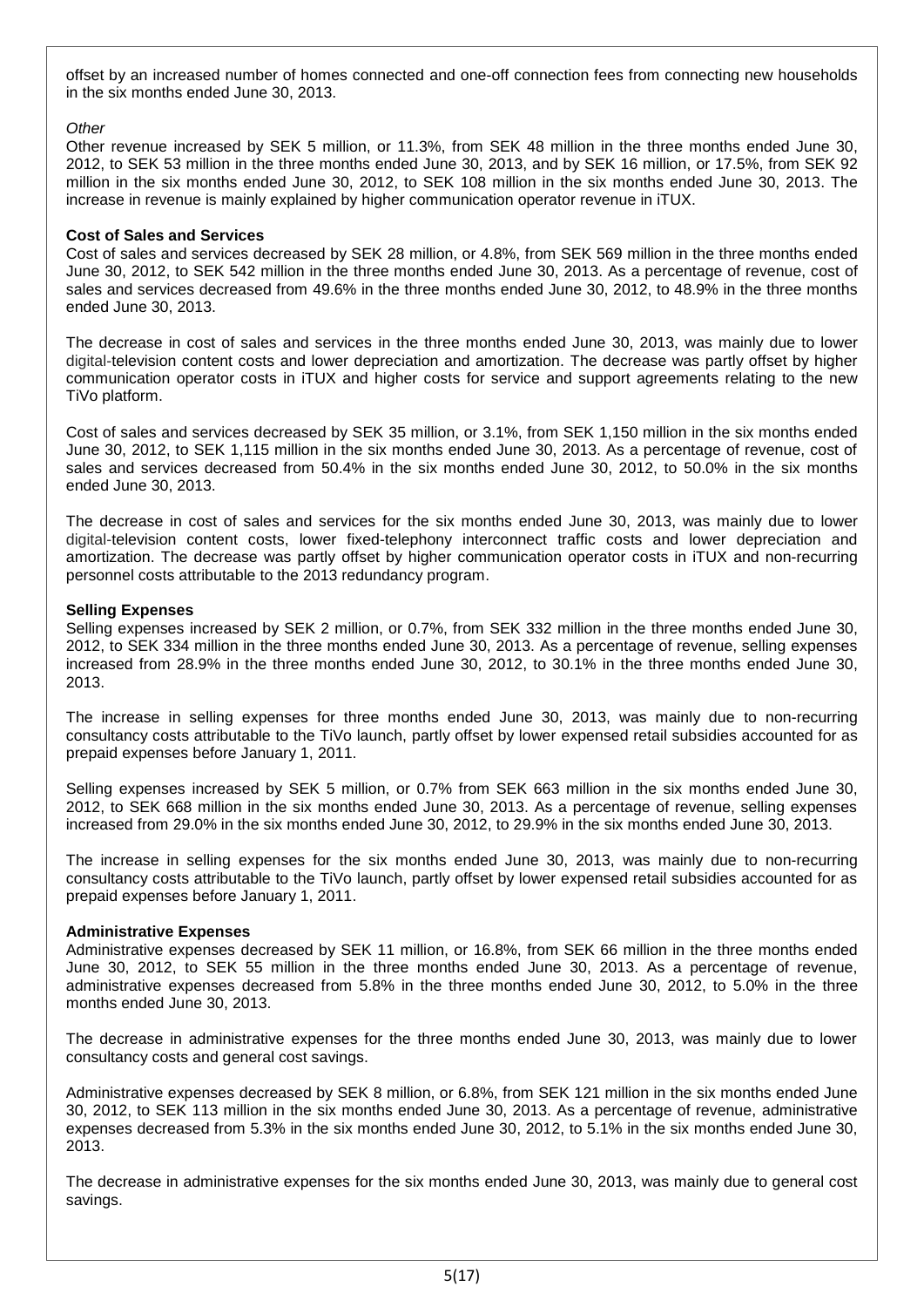# **Other Operating Income and Expenses**

Net other operating items were SEK (9) million in the three months ended June 30, 2012, and SEK 5 million in the three months ended June 30, 2013. Net other operating items were SEK (10) million in the six months ended June 30, 2012, and SEK 10 million in the six months ended June 30, 2013.

## **Net Financial Income and Expenses**

Net financial income and expenses increased by SEK 206 million, or 50.5%, from a net expense of SEK 408 million in the three months ended June 30, 2012, to a net expense of SEK 614 million in the three months ended June 30, 2013.

The increase was mainly due to currency losses from the EUR denominated debt of SEK 348 million in the three months ended June 30, 2013, compared to currency gains of SEK 42 million in the three months ended June 30, 2012. Partly offset by a positive change in fair value of derivative instruments of SEK 161 million in the three months ended June 30, 2013, compared to a negative change of SEK 33 million in the three months ended June 30, 2012.

Net financial income and expense increased by SEK 46 million, or 5.7%, from a net expense of SEK 798 million in the six months ended June 30, 2012, to a net expense of SEK 843 million in the six months ended June 30, 2013.

The increase was mainly due to currency losses from the EUR denominated debt of SEK 98 million in the six months ended June 30, 2013, compared to currency gains of SEK 100 million in the six months ended June 30, 2012, partly offset by a positive change in fair value of derivative instruments of SEK 101 million in the six months ended June 30, 2013, compared to a negative change of SEK 59 million in the six months ended June 30, 2012.

## **Income Taxes**

The Group recognized a deferred tax income of SEK 104 million for the three months ended June 30, 2013, compared to a deferred tax income of SEK 62 million for the three months ended June 30, 2012. The increase in recognized deferred tax income was mainly due to a higher loss after financial items for the three months ended June 30, 2013, compared with the three months ended June 30, 2012.

Deferred tax income for the six months ended June 30, 2013 was SEK 112 million, compared to a deferred tax income of SEK 120 million in the six months ended June 30, 2012. The decrease in recognized deferred tax income was mainly due to the lower tax rate of 22.0% for the six months ended June 30, 2013, compared to 26.3% for the six months ended June 30, 2012.

# **Net Loss for the Period**

The Group recognized a net loss of SEK 328 million for the three months ended June 30, 2013, compared to a net loss of SEK 174 million for the three months ended June 30, 2012.

The Group recognized a net loss of SEK 387 million for the three months ended June 30, 2013, compared to a net loss of SEK 338 million for the three months ended June 30, 2012.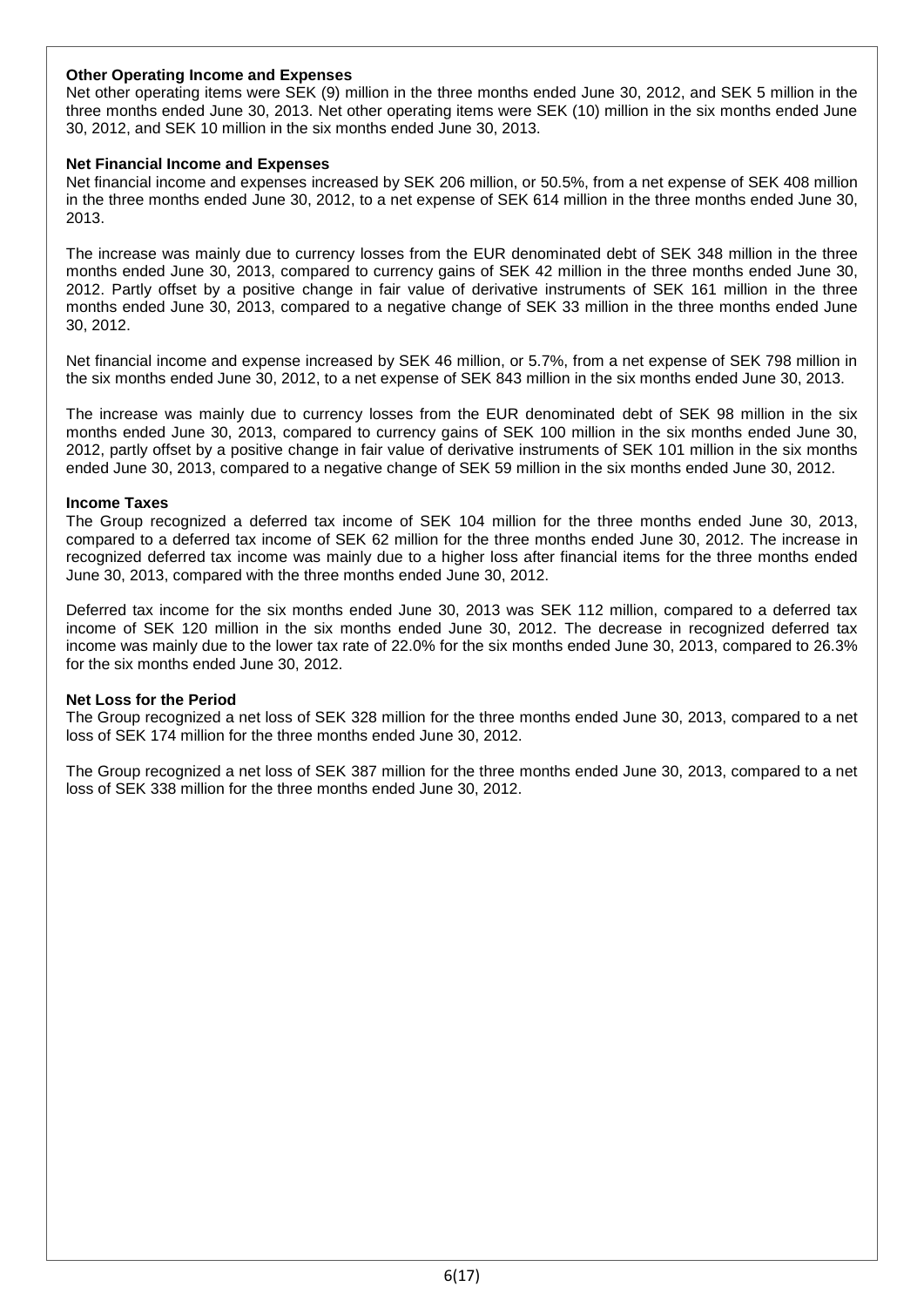# **Reconciliation of the Net Loss for the Period to Adjusted EBITDA**

The table below sets forth a reconciliation of net loss for the period to Adjusted EBITDA for the three months ended June 30, 2013 and 2012, and for the six months ended June 30, 2013 and 2012.

|                                   | For the three<br>months ended June 30. |       | For the six<br>months ended June 30, |       | For the year<br>ended<br>December 31, |  |
|-----------------------------------|----------------------------------------|-------|--------------------------------------|-------|---------------------------------------|--|
|                                   | 2013                                   | 2012  | 2013                                 | 2012  | 2012                                  |  |
|                                   | (SEK in millions)                      |       | (SEK in millions)                    |       | (SEK in millions)                     |  |
|                                   | (328)                                  | (174) | (387)                                | (338) | (588)                                 |  |
|                                   | (104)                                  | (62)  | (112)                                | (120) | (411)                                 |  |
| Net financial income and expenses | 614                                    | 408   | 843                                  | 798   | 1,747                                 |  |
|                                   | 182                                    | 172   | 344                                  | 340   | 748                                   |  |
|                                   |                                        |       |                                      |       | 19                                    |  |
|                                   | 333                                    | 358   | 674                                  | 717   | 1.413                                 |  |
|                                   | 32                                     | 10    | 74                                   | 16    | 52                                    |  |
|                                   | (1)                                    |       | (2)                                  | (0)   |                                       |  |
|                                   | 547                                    | 541   | 1.091                                | 1.073 | 2,232                                 |  |
|                                   | 3                                      | 8     | 8                                    | 17    | 30                                    |  |
|                                   | 550                                    | 549   | 1.099                                | 1.090 | 2.262                                 |  |

(1) Disposals are related to modems and STBs.

#### **Depreciation and Amortization**

Depreciation and amortization decreased by SEK 25 million, or 7.0%, from SEK 358 million in the three months ended June 30, 2012, to SEK 333 million in the three months ended June 30, 2013.

Depreciation and amortization decreased by SEK 42 million, or 5.9%, from SEK 717 million in the six months ended June 30, 2012, to SEK 674 million in the six months ended June 30, 2013.

The decrease for both the second quarter and the first six months was primarily due to certain fixed assets having been fully written-off at the end of their depreciation schedules in 2012.

#### **Non-recurring Costs**

Non-recurring costs increased by SEK 22 million from SEK 10 million in the three months ended June 30, 2012, to SEK 32 million in the three months ended June 30, 2013.

Non-recurring costs increased by SEK 57 million from SEK 16 million in the six months ended June 30, 2012, to SEK 74 million in the six months ended June 30, 2013.

The increase in non-recurring costs for both for the second quarter and the six first months was primarily due to the 2013 redundancy program as well as one-off marketing and consultancy costs relating to the TiVo launch.

#### **Adjusted EBITDA**

Adjusted EBITDA remained at the same level for the three months ended June 30, 2013, compared to the three months ended June 30, 2012. As a percentage of revenue, Adjusted EBITDA increased from 47.9% in the three months ended June 30, 2012, to 49.6% in the three months ended June 30, 2013.

Despite slightly lower overall revenue, Adjusted EBITDA for the three months ended June 30, 2013, remained at a stable level compared to the corresponding period in 2012 primarily due to decreased content costs, lower sales acquisition costs and general cost savings.

Adjusted EBITDA increased by SEK 9 million, or 0.8%, from SEK 1,090 million in the six months ended June 30, 2012, to SEK 1,099 million in the six months ended June 30, 2013. As a percentage of revenue, Adjusted EBITDA increased from 47.7% in the six months ended June 30, 2012, to 49.2% in the six months ended June 30, 2013.

The increases in Adjusted EBITDA and in Adjusted EBITDA margin for the six months ended June 30, 2013, were primarily due to decreased content costs, lower sales acquisition costs and general cost savings.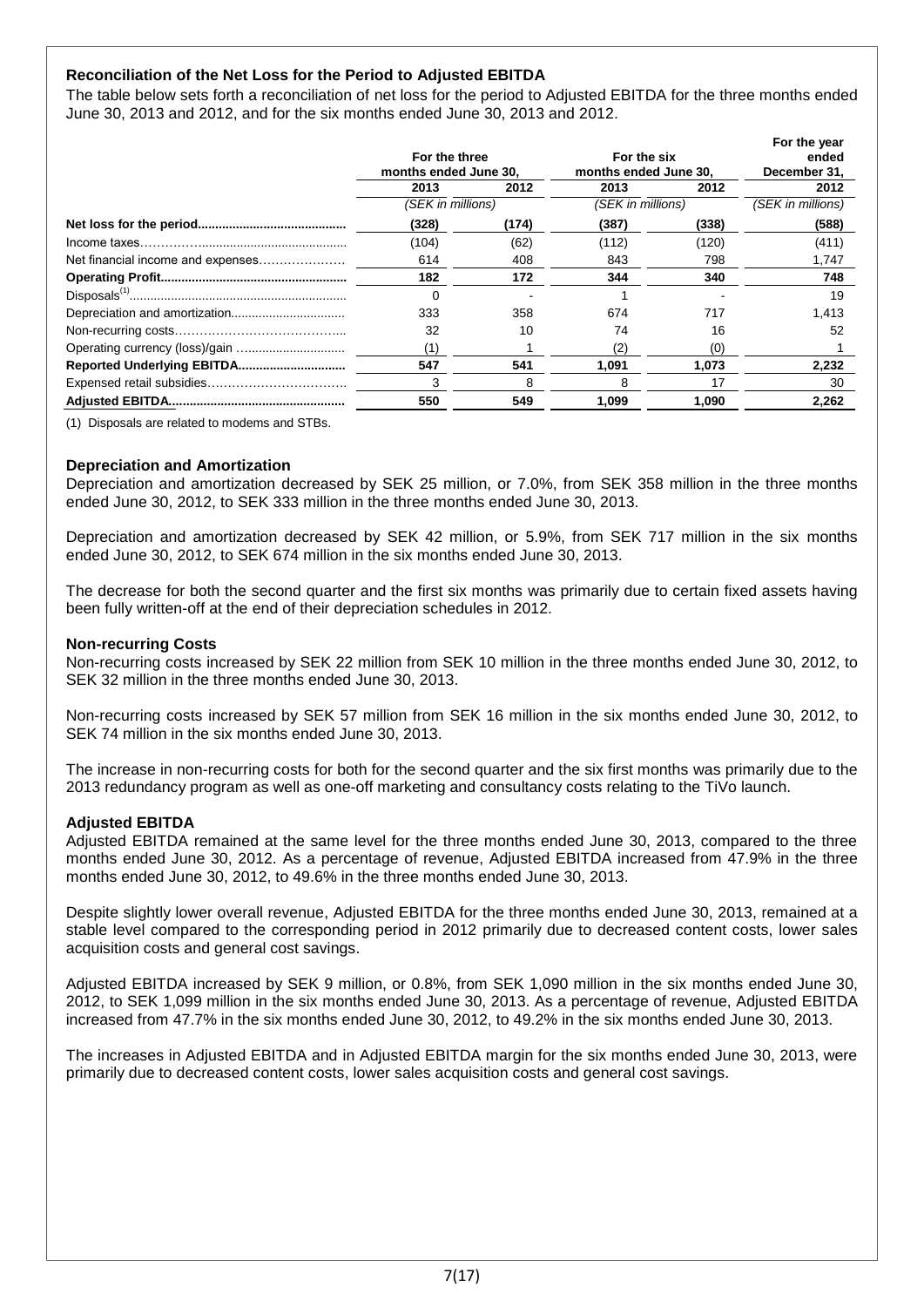# **Operating Free Cash Flow**

The table below sets forth the operating free cash flow for the three months ended June 30, 2013 and 2012 and for the six months ended June 30, 2013 and 2012.

|                                                                |                       |       |                       |       | For the year      |  |
|----------------------------------------------------------------|-----------------------|-------|-----------------------|-------|-------------------|--|
|                                                                | For the three         |       | For the six           |       | ended             |  |
|                                                                | months ended June 30. |       | months ended June 30. |       | December 31.      |  |
|                                                                | 2013                  | 2012  | 2013                  | 2012  | 2012              |  |
|                                                                | (SEK in millions)     |       | (SEK in millions)     |       | (SEK in millions) |  |
|                                                                | 550                   | 549   | 1,099                 | 1,090 | 2,262             |  |
|                                                                | (3)                   | (8)   | (8)                   | (17)  | (30)              |  |
|                                                                | 547                   | 541   | 1,091                 | 1,073 | 2,232             |  |
|                                                                | (31)                  | (11)  | (72)                  | (16)  | (52)              |  |
| Adjustments for items not included in cash flow <sup>(2)</sup> | (1)                   |       |                       | 6     |                   |  |
|                                                                | (52)                  | (25)  | (115)                 | (197) | (117)             |  |
|                                                                | (203)                 | (191) | (374)                 | (389) | (913)             |  |
|                                                                |                       |       | 10                    | 15    | 38                |  |
|                                                                | 259                   | 315   | 542                   | 491   | 1,196             |  |

(1) Including non-recurring costs and operating currency (loss)/gain.

(2) Including change in pension provisions, change in other provisions and other items not included in cash flow.

### **Operating Free Cash Flow for the Three Months Ended June 30, 2013 and 2012**

Operating free cash flow decreased by SEK 56 million, or 17.7%, from SEK 315 million in the three months ended June 30, 2012, to SEK 259 million in the three months ended June 30, 2013. The decrease was mainly due to a less favorable change in net working capital, higher one-off items and higher capital expenditures compared to the corresponding quarter in 2012.

One-off items increased by SEK 20 million from SEK 11 million in the three months ended June 30, 2012, to SEK 31 million in the three months ended June 30, 2013. The increase was primarily due to non-recurring costs relating to the TiVo launch and the 2013 redundancy program.

The Group operates with negative net working capital, which decreased by SEK 52 million in the three months ended June 30, 2013, compared to a decrease of SEK 25 million in the three months ended June 30, 2012. The difference in change in net working capital between the two periods was primarily explained by increased stock, decreased operating liabilities and lower unwinding of prepaid expenses for retail subsidies in the three months ended June 30, 2013 compared to the corresponding quarter in 2012.

Capital expenditures increased by SEK 13 million, or 6.6%, from SEK 191 million in the three months ended June 30, 2012 to SEK 203 million in the three months ended June 30, 2013. The increase was mainly due to higher IS development capex relating to the TiVo platform and timing differences in modem capex, partly offset by lower network related and other capex.

#### **Operating Free Cash Flow for the Six Months Ended June 30, 2013 and 2012**

Operating free cash flow increased by SEK 51 million, or 10.3%, from SEK 491 million in the six months ended June 30, 2012, to SEK 542 million in the six months ended June 30, 2013. The increase was mainly due to a more favorable change in net working capital, higher Underlying EBITDA and lower capex, partly offset by higher one-off items compared to the corresponding period in 2012.

One-off items increased by SEK 55 million, from SEK 16 million in the six months ended June 30, 2012 to SEK 72 million in the six months ended June 30, 2013. The increase was primarily due to non-recurring costs for the 2013 redundancy program, accounted for as accrued costs included in net working capital as of June 30, 2013, and as a consequence had a limited effect on cash flow during the six months ended June 30, 2013. The increase was also due to non-recurring cost for the TiVo-launch during the six months ended June 30, 2013.

The Group operates with negative net working capital which decreased by SEK 115 million in the six months ended June 30, 2013, compared to a decrease of SEK 197 million in the six months ended June 30, 2012. The difference in change in net working capital between the two periods was primarily explained by extraordinary high operating liabilities as of December 31, 2011, related to transaction costs and costs for lawyers and consultants for the Acquisition that was settled during the first three months of 2012.

Capital expenditures decreased by SEK 15 million, or 3.9%, from SEK 389 million in the six months ended June 30, 2012, to SEK 374 million in the six months ended June 30, 2013. The decrease was mainly due to lower volumes of purchased CPEs and lower capitalized sales costs, partly offset by higher network related and IS development capex relating to the TiVo platform.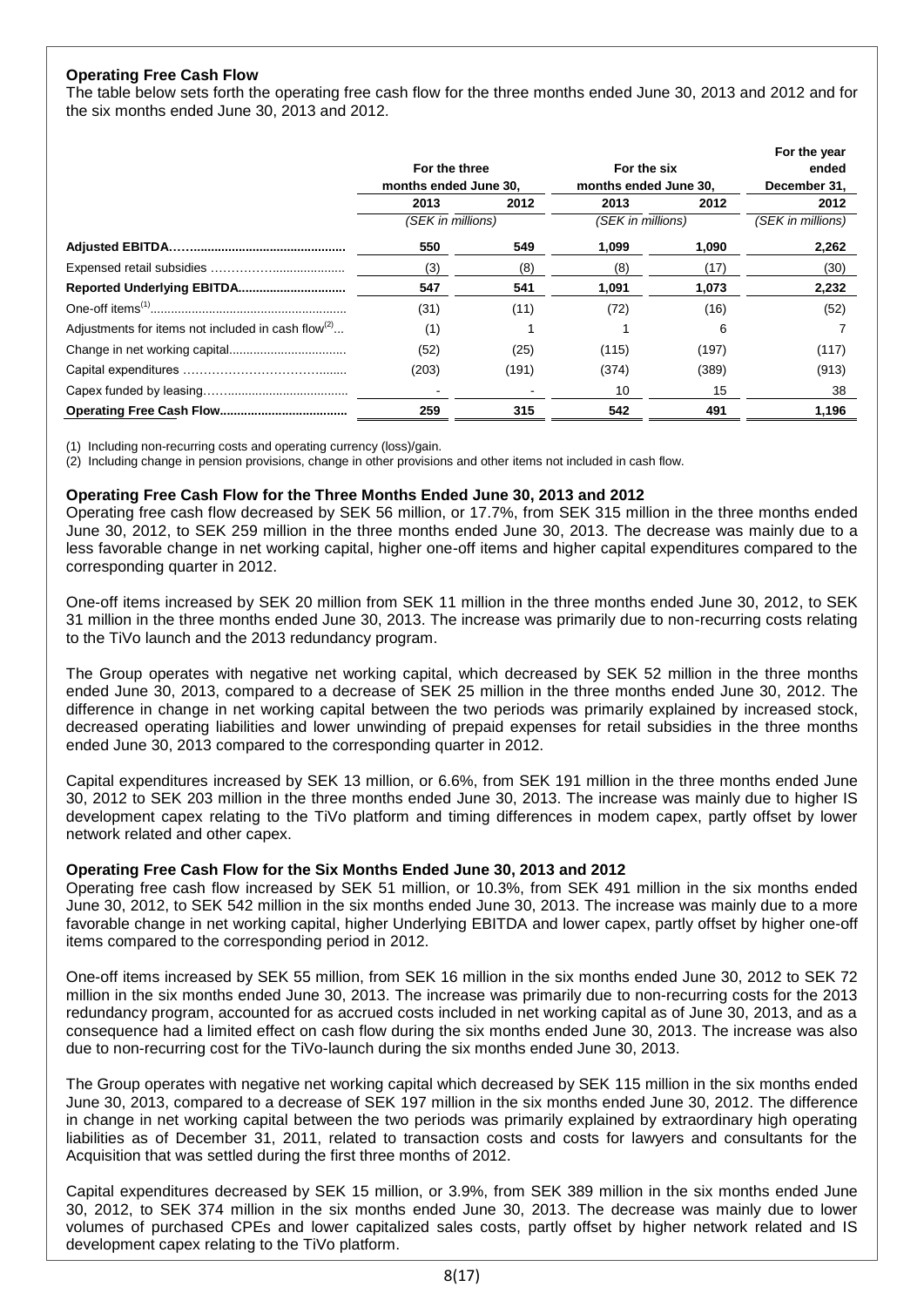# **Cash Debt and Liquidity**

The Group maintains cash and cash equivalents to fund the day-to-day requirements of the business. The principal source of liquidity on an on-going basis is the operating free cash flow, as well as drawings under the Capex Facility and the Revolving Credit Facility. Com Hem's ability to generate cash from operations will depend on the future operating performance, which is to some extent dependent on general economic, financial, competitive, market, regulatory and other factors, many of which are beyond the Group's control.

The table below sets forth the cash debt, available liquidity and leverage as of June 30, 2013<sup>(1)</sup>.

|                                          |                | As of June 30, 2013 |                |                 |            |               |
|------------------------------------------|----------------|---------------------|----------------|-----------------|------------|---------------|
|                                          |                | Total               |                |                 |            |               |
|                                          | <b>Nominal</b> | outstanding         | <b>Undrawn</b> | <b>Maturity</b> |            |               |
| <b>Tranches</b>                          | currency       | debt (SEKm)         | amount         | date            |            | Interest rate |
|                                          | <b>SEK</b>     | 1.388               |                | 2017            | STIBOR 3M  | $+4.00%$      |
|                                          | <b>SEK</b>     | 1,216               |                | 2018            | STIBOR 3M  | $+5.00%$      |
| Term Loan B2                             | <b>EUR</b>     | 2,662               |                | 2018            | EURIBOR 3M | $+5.00%$      |
|                                          | <b>SEK</b>     | 100                 | 650            | 2017            | STIBOR 3M  | $+4.00%$      |
| Revolving Credit Facility <sup>(2)</sup> | <b>SEK</b>     |                     | 445            | 2017            | STIBOR 3M  | $+4.00%$      |
|                                          |                | 5,365               | 1,095          |                 |            |               |
| Senior Secured Notes                     | <b>SEK</b>     | 3,492               |                | 2018            | Fixed      | 9.25%         |
|                                          | <b>EUR</b>     | 2,514               |                | 2019            | Fixed      | 10.75%        |
| Bank and Notes Debt                      |                | 11,371              | 1,095          |                 |            |               |
| Cash and Cash Equivalents                | <b>SEK</b>     | (658)               |                |                 |            |               |
|                                          |                | 10,713              | 1,095          |                 |            |               |
|                                          |                |                     | 2,271          |                 |            |               |
|                                          |                |                     | 4.7x           |                 |            |               |

(1) Please note that the above table is not comparable with the non-current interest-bearing liabilities presented in "*Condensed Consolidated Financial Statements – Condensed Consolidated Balance Sheet"*. In the condensed consolidated balance sheet, the credit facilities are net of unamortized capitalized transaction costs and original issue discount. Also, please note that the above table excludes leasing debt.

(2) Of the Revolving Credit Facility of SEK 500 million, SEK 55 million is restricted for bank guarantees.

### **Leverage Ratio**

As of June 30, 2013, the Group's cash net debt to Adjusted EBITDA ratio was 4.7x, compared to 4.5x as of March 31, 2013, and 4.9x as of June 30, 2012. The increase in leverage compared to March 31, 2013, is mainly due to the change in EUR/SEK exchange rate, resulting in a higher carrying value of the euro denominated debt as of June 30, 2013, compared to as of March 31, 2013.

# **Cash Balance and Availability of Funds**

As of June 30, 2013 the Group held SEK 658 million of cash and cash equivalents. SEK 100 million from the Capex Facility was drawn down in the three months ended June 30, 2013. Under the Senior Credit Facilities Agreement, the Group has access to an additional committed Capex Facility of SEK 650 million and an additional committed SEK 445 million under the Revolving Credit Facility.

# **Intragroup Debt Obligations**

As of June 30, 2013, the NorCell Group's debt obligations to its Parent Company amounted to SEK 5,290 million, of which SEK 2,640 million is a shareholder loan, SEK 2,287 million is a back-to-back loan (EUR 261 million), which is the net proceeds from the Parent Company´s issue of the Senior PIK Notes including interest capitalized on June 1, 2013, and accrued interest on the intercompany loans of SEK 363 million. No cash interest is payable on the debt to the Parent Company.

# **Currency and Interest Rate Risks**

The Group's translation exposure arises due to debt obligations in EUR. As of June 30, 2013, the NorCell Group's debt obligations in EUR amounted to EUR 852 million (EUR 304 million in credit facilities, EUR 287 million in notes and EUR 261 million in intercompany loans) compared to EUR 836 million (EUR 304 million in credit facilities, EUR 287 million in notes and EUR 245 million in intercompany loans) as of March 31, 2013. Excluding the EUR 261 million intercompany loans, described above, the NorCell Group has hedged 100% of the EUR denominated interest payments until 2015 and part of the EUR denominated principals.

To decrease the Group's interest rate risks and currency exposure, certain derivatives have been entered into. The derivatives are measured at fair value, and are recognized in net loss for the period. As of June 30, 2013, the fair value of the derivatives amounted to SEK (155) million compared to a fair value of SEK (319) million as of March 31, 2013, and a fair value of SEK (160) million as of June 30, 2012.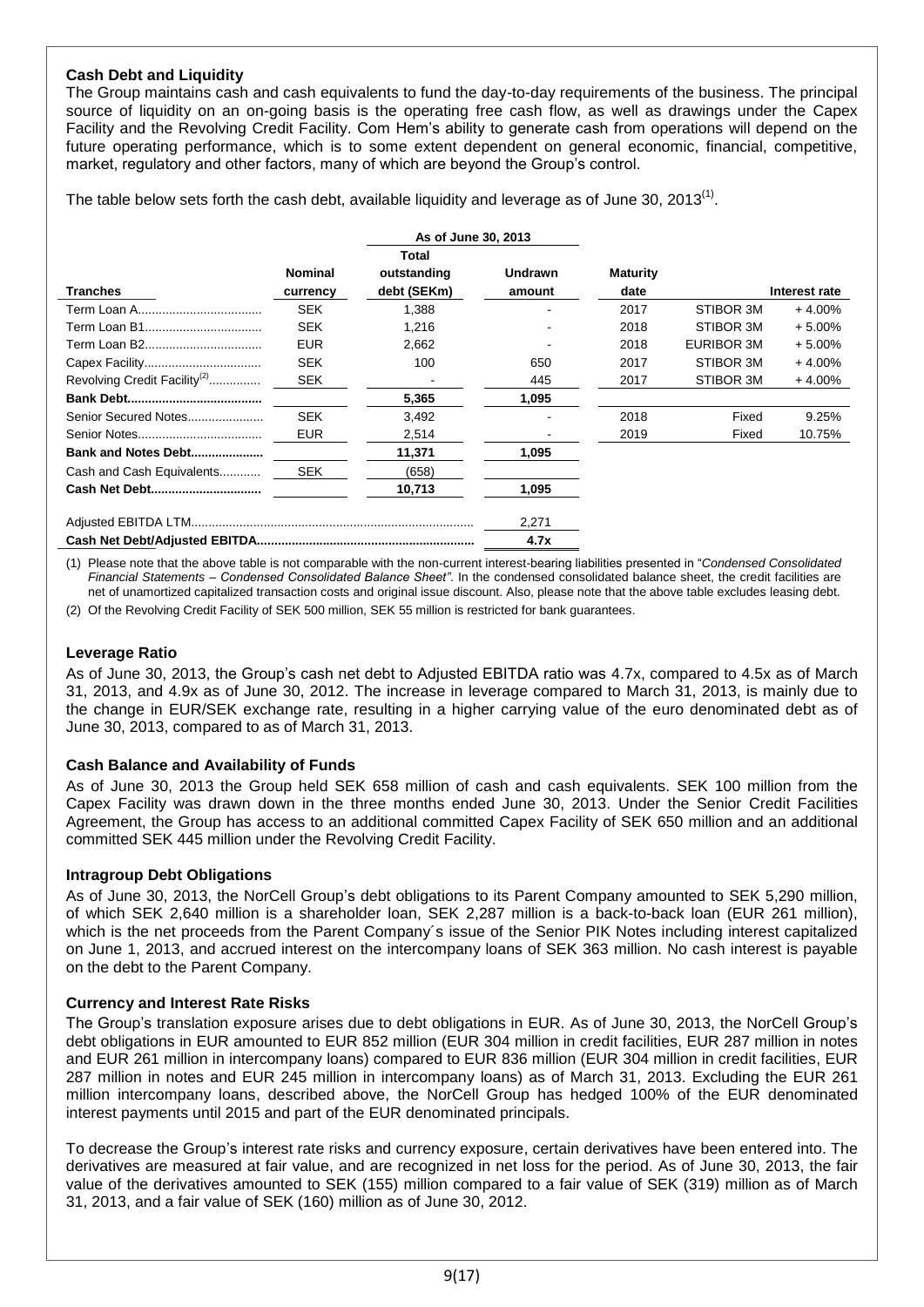# **PRESENTATION OF FINANCIAL AND OTHER INFORMATION**

## **Pro Forma Capitalization Table NorCell 1B Group**

The following table sets out the consolidated capitalization and cash and cash equivalents for the NorCell Group and NorCell 1B AB (publ) as of June 30, 2013, and is included to fulfill the indenture for the Senior PIK Notes Issuer. The indebtedness of NorCell 1B AB (publ) has primarily been on-lent to the NorCell Group (as described in the table below). Accordingly, there are no material differences between the consolidated financial statements of NorCell 1B AB (publ) and the NorCell Group. As a result, NorCell 1B AB (publ) does not issue any consolidated financial statements.

**As of June 30, 2013**

# **Pro Forma Capitalization Table NorCell 1B**

| , vi vuliv vvi sv i v                  |                                 |                    |                          |  |
|----------------------------------------|---------------------------------|--------------------|--------------------------|--|
| <b>NorCell</b><br>Group <sup>(1)</sup> | <b>NorCell 1B</b><br>$AB^{(1)}$ | <b>Adjustments</b> | Pro Forma <sup>(1)</sup> |  |
|                                        |                                 |                    |                          |  |
| 658                                    | 0                               |                    | 658                      |  |
|                                        |                                 |                    |                          |  |
| 241                                    |                                 |                    | 241                      |  |
| 94                                     |                                 |                    | 94                       |  |
| 336                                    |                                 |                    | 336                      |  |
|                                        |                                 |                    |                          |  |
| 5,124                                  |                                 |                    | 5,124                    |  |
| 3.492                                  |                                 |                    | 3.492                    |  |
| 2,514                                  |                                 |                    | 2,514                    |  |
|                                        | 2,333                           |                    | 2,333                    |  |
|                                        | 24                              |                    | 24                       |  |
| 23                                     |                                 |                    | 23                       |  |
| 5,290                                  | 3,028                           | (5,290)            | 3,028                    |  |
| (501)                                  | (76)                            |                    | (577)                    |  |
| 15.942                                 | 5,308                           | (5, 290)           | 15,960                   |  |
| 16,277                                 | 5,308                           | (5, 290)           | 16,295                   |  |
| 15,619                                 | 5,308                           | (5, 290)           | 15,637                   |  |
|                                        |                                 |                    | (SEK in millions)        |  |

(1) EUR denominated indebtedness has been converted at the exchange rate of SEK 8.758 SEK per EUR 1.00 as of June 30, 2013.

#### **This Interim Report presents the following financial information:**

The unaudited condensed consolidated financial statements of the NorCell Group as of and for the three months and as of and for the six months ended June 30, 2012 and 2013, and the audited condensed consolidated financial statements as of and for the year ended December 31, 2012. These accounts have been prepared in accordance with International Financial Reporting Standards as adopted by the European Union ("**IFRS**").

#### **Non-IFRS Financial Measures**

The following financial measures included in this Interim Report are not measures of financial performance or liquidity under IFRS

|                                                         | For the three<br>months ended June 30, |                   | For the six<br>months ended June 30, | For the year<br>ended<br>December 31, |                   |
|---------------------------------------------------------|----------------------------------------|-------------------|--------------------------------------|---------------------------------------|-------------------|
|                                                         | 2013                                   | 2012              | 2013                                 | 2012                                  | 2012              |
|                                                         |                                        | (SEK in millions) |                                      | (SEK in millions)                     | (SEK in millions) |
|                                                         | 547                                    | 541               | 1.091                                | 1.073                                 | 2,232             |
| Reported Underlying EBITDA margin (in %) <sup>(2)</sup> | 49.4                                   | 47.2              | 48.9                                 | 47.0                                  | 48.9              |
|                                                         | 550                                    | 549               | 1.099                                | 1.090                                 | 2,262             |
| Adjusted EBITDA margin (in %) <sup>(4)</sup>            | 49.6                                   | 47.9              | 49.2                                 | 47.7                                  | 49.6              |
|                                                         | 259                                    | 315               | 542                                  | 491                                   | 1.196             |
| Operating Free Cash Flow margin (in%) <sup>(6)</sup>    | 23.4                                   | 27.4              | 24.3                                 | 21.5                                  | 26.2              |

(1) Reported Underlying EBITDA is defined as net profit/(loss) for the period before income taxes, net financial items, disposals, depreciation and amortization, non-recurring costs and operating currency gain/(loss) ("**Reported Underlying EBITDA**"). Depreciation and amortization is recorded under costs of sales and services (depreciation and amortization on fixed tangible and intangible assets related to production), selling expenses (depreciation and amortization on fixed tangible and intangible assets related to the sales function) and administrative expenses (depreciation and amortization on fixed tangible and intangible assets related to administrative functions). For a reconciliation of Net Profit/Loss for the Period to Reported Underlying EBITDA, see *"Results of Operations and Financial Condition* - *Reconciliation of Net Profit/(Loss) for the Period to Adjusted EBITDA"*.

(2) Reported Underlying EBITDA margin is calculated as Reported Underlying EBITDA as a percentage of revenue.

(3) Adjusted EBITDA is defined as Reported Underlying EBITDA less expenses associated with retail subsidies, which consist of subsidies paid to retailers for the sale of set-top boxes ("STBs") that can be associated with individual subscriber agreements. Due to the enhancement of Com Hem's support systems, the Group has as from January 1, 2011, reported the portion of retail subsidies paid in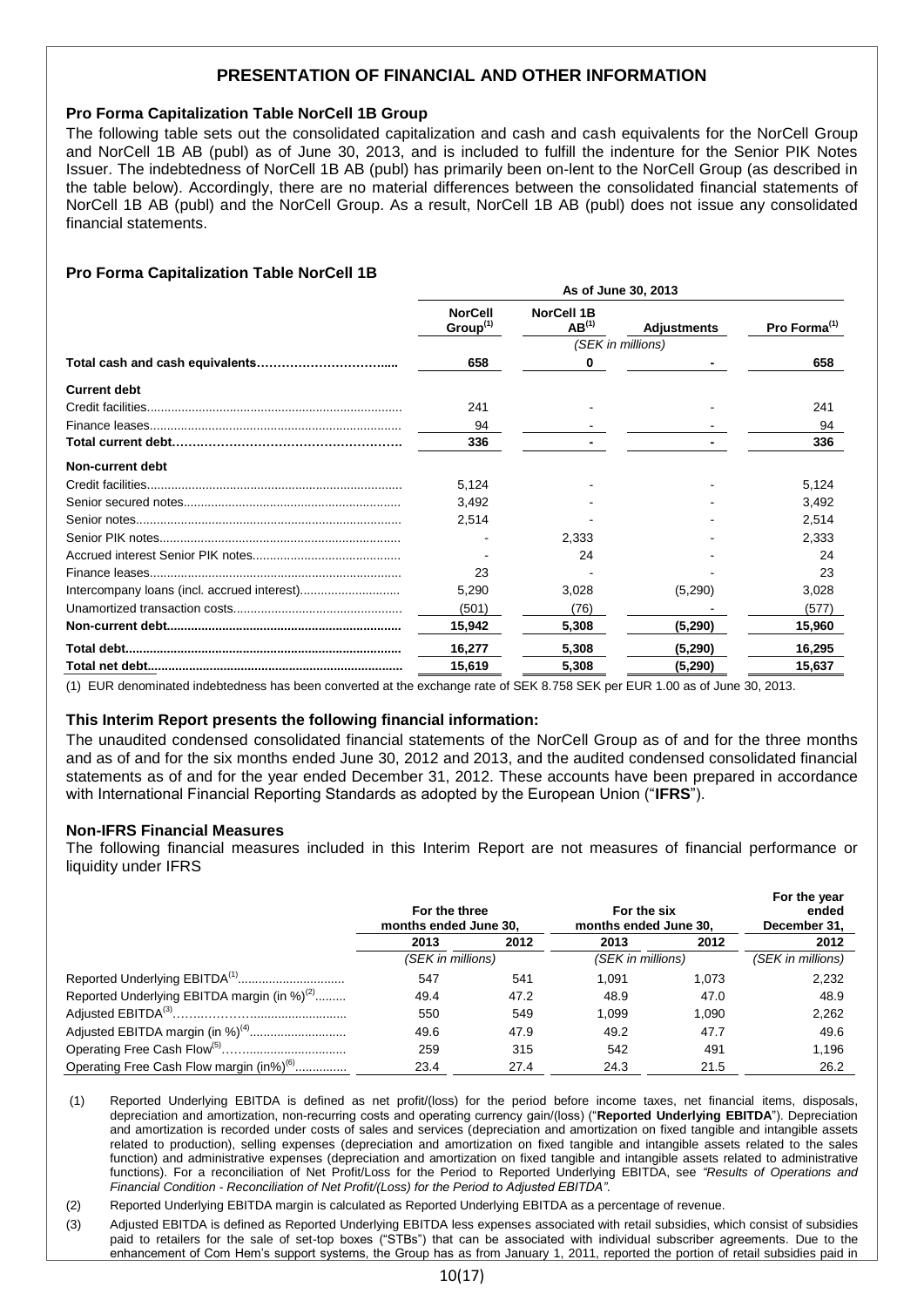cash that can be associated with individual subscriber agreements as fixed intangible assets in accordance with IFRS. Prior to this date, these expenses were accounted for as prepaid expenses and expensed over a period of 36 months. Expenses for retail subsidies for the three months and six months ended June 30, 2013 and 2012 respectively relate to retail subsidies paid in prior periods.

- (4) Adjusted EBITDA margin is calculated as Adjusted EBITDA as a percentage of revenue.
- (5) Operating Free Cash Flow is calculated as Adjusted EBITDA less expensed retail subsidies, less non-recurring costs, plus operating currency loss/(gain) plus total adjustments for items not included in cash flow, less change in net working capital, less capital expenditures in fixed tangible and intangible assets not funded by leasing ("**Operating Free Cash Flow**"). For a reconciliation of Adjusted EBITDA to Operating Free Cash Flow, see "*Results of Operations and Financial Condition*".
- (6) Operating Free Cash Flow margin is calculated as Operating Free Cash Flow as a percentage of revenue.

The non-IFRS financial measures presented herein are not recognized measures of financial performance under IFRS but measures used by Management to monitor the underlying performance of the business and operations. In particular, the non-IFRS financial measures should not be viewed as substitutes for profit/(loss) for the period, profit/(loss) after financial items, operating income, cash and cash equivalents at period end or other income statement or cash flow items computed in accordance with IFRS. The non-IFRS financial measures do not necessarily indicate whether cash flow will be sufficient or available to meet the Group's cash requirements and may not be indicative of the Group's historical operating results, nor are such measures meant to be predictive of future results.

#### **Selected Operational Data**

These non-IFRS measures have been presented in this Interim Report because they are considered to be important supplemental measures of Com Hem's performance and believed to be widely used by investors and prospective investors comparing performance between companies. Since not all companies compute these or other non-IFRS financial measures in the same way, the manner in which Management has chosen to compute the non-IFRS financial measures presented herein may not be comparable to similarly defined terms used by other companies.

|                                             | As of June 30, |       | As of March 31, |       | As of<br>December 31. |
|---------------------------------------------|----------------|-------|-----------------|-------|-----------------------|
|                                             | 2013           | 2012  | 2013            | 2012  | 2012                  |
| <b>Group Total</b>                          |                |       |                 |       |                       |
|                                             | 1.777          | 1.749 | 1.777           | 1.744 | 1.749                 |
|                                             | 822            | 835   | 823             | 852   | 828                   |
| -of which triple-play subscribers           | 247            | 276   | 254             | 286   | 264                   |
| Unique subscribers as a percentage of homes | 46.2           | 47.7  | 46.3            | 48.8  | 47.3                  |
|                                             | 1.483          | 1.526 | 1,495           | 1.563 | 1.502                 |
|                                             | 1.80           | 1.83  | 1.82            | 1.84  | 1.82                  |

(1) Homes connected represent the number of residential units to which Com Hem provides an analog or digital connection, primarily through long-term contracts with landlords of MDUs, but also through service provider agreements with communication operators.

(2) Unique subscribers represent the number of individual end users who subscribed for one or more of Com Hem's upgraded digital services as of the date indicated.

(3) RGUs (revenue generating units) relate to sources of revenue, which may not always be the same as subscriber numbers. For example, one person may subscribe for two different services, thereby accounting for only one subscriber but two RGUs.

|                     | For the three<br>months ended June 30, |      | For the six<br>months ended June 30, | For the year<br>ended<br>December 31, |               |
|---------------------|----------------------------------------|------|--------------------------------------|---------------------------------------|---------------|
|                     | 2013                                   | 2012 | 2013                                 | 2012                                  | 2012          |
| ARPU <sup>(1)</sup> | $(in$ SEK $)$                          |      | $(in$ SEK $)$                        |                                       | $(in$ SEK $)$ |
|                     | 225                                    | 233  | 228                                  | 227                                   | 231           |
|                     | 198                                    | 196  | 198                                  | 195                                   | 196           |
|                     | 105                                    | 118  | 108                                  | 120                                   | 117           |
|                     | 40                                     | 41   | 40                                   | 41                                    | 41            |
|                     | 351                                    | 361  | 353                                  | 357                                   | 358           |

(1) ARPU is calculated by dividing the revenue (for the service provided, in each case including the proportional allocation of the bundling discount) for the respective period by the average number of RGUs for that period and further by the number of months in the period. The average number of RGUs is calculated as the number of RGUs on the first day in the respective period plus the number of RGUs on the last day of the respective period divided by two.

(2) Blended ARPU is calculated by all digital-television, high-speed broadband, fixed-telephony and other revenue that can be allocated to each service for the respective period, 2013 and 2012, by the average number of total unique subscribers for the respective period, and further by the number of months in the period. The average number of total unique subscribers is calculated by aggregating the average number of unique subscribers in each month during the respective period and dividing the result by the number of months in the respective period.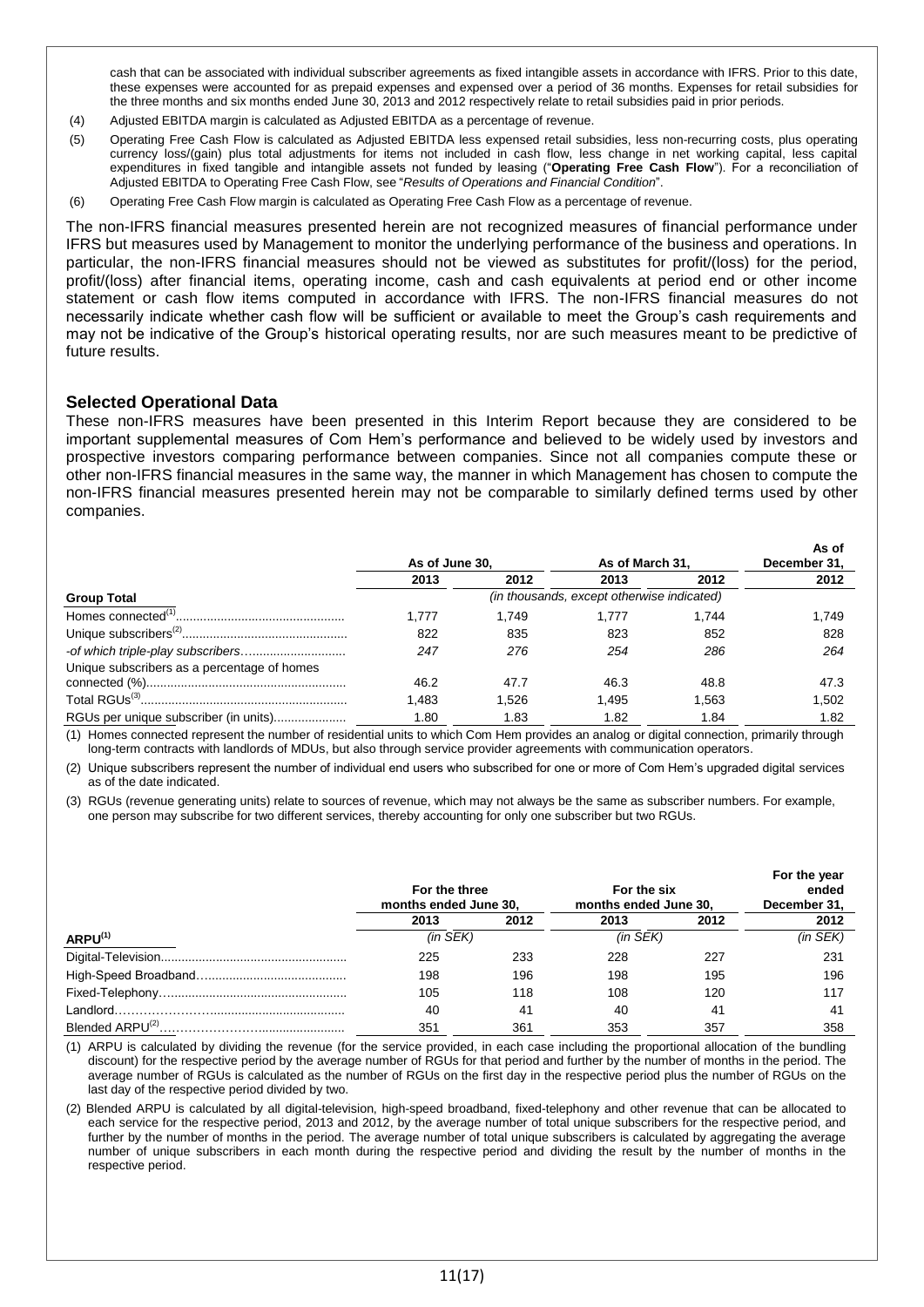# **CONDENSED CONSOLIDATED FINANCIAL STATEMENTS**

*The condensed consolidated financial statements present the NorCell Group as of and for the three months ended June 30, 2013 and 2012, as of and for the six months ended June 30, 2013 and 2012, and as of for the year ended December 31, 2012 .*

# **Condensed Consolidated Income Statement**

|                       |       |                                    |         | For the year<br>ended            |
|-----------------------|-------|------------------------------------|---------|----------------------------------|
| months ended June 30. |       | months ended June 30.              |         | December 31.                     |
| 2013                  | 2012  | 2013                               | 2012    | 2012                             |
|                       |       |                                    |         | (SEK in millions)                |
| 1.108                 | 1.148 | 2.231                              | 2.284   | 4,562                            |
| (542)                 | (569) | (1, 115)                           | (1,150) | (2, 244)                         |
| 566                   | 579   | 1,115                              | 1,133   | 2,318                            |
| (334)                 | (332) | (668)                              | (663)   | (1,310)                          |
| (55)                  | (66)  | (113)                              | (121)   | (249)                            |
| 5                     | (9)   | 10                                 | (10)    | (11)                             |
| 182                   | 172   | 344                                | 340     | 748                              |
| (614)                 | (408) | (843)                              | (798)   | (1,747)                          |
| (432)                 | (236) | (499)                              | (458)   | (999)                            |
| 104                   | 62    | 112                                | 120     | 411                              |
| (328)                 | (174) | (387)                              | (338)   | (588)                            |
|                       |       | For the three<br>(SEK in millions) |         | For the six<br>(SEK in millions) |

#### **Loss per share**

| LUJJ NUL JHULU |            |     |           |           |              |
|----------------|------------|-----|-----------|-----------|--------------|
| Basi           | $\Delta F$ |     | 74E<br>т. | า∠<br>.UU | $98^{\circ}$ |
| Dilute<br>.    | :16        | 201 | . .       | . UU      | ∕∩0<br>ုဘပ   |

# **Other Comprehensive Income For the year For the year For the year For the year**

|                                                         | For the three<br>months ended June 30. |       | For the six<br>months ended June 30. |       | ended<br>December 31, |
|---------------------------------------------------------|----------------------------------------|-------|--------------------------------------|-------|-----------------------|
|                                                         |                                        |       |                                      |       |                       |
|                                                         | 2013                                   | 2012  | 2013                                 | 2012  | 2012                  |
|                                                         | (SEK in millions)                      |       | (SEK in millions)                    |       | (SEK in millions)     |
|                                                         | (328)                                  | (174) | (387)                                | (338) | (588)                 |
| Other comprehensive income                              |                                        |       |                                      |       |                       |
| Components not to be reclassified to net<br>profit/loss |                                        |       |                                      |       |                       |
|                                                         | 59                                     | (6)   | 59                                   | (12)  | (24)                  |
| Tax attributable to revaluation of pension              | (13)                                   |       | (13)                                 | 3     | 5                     |
| Total other comprehensive income for the                | 46                                     | (5)   | 46                                   | (9)   | (19)                  |
| Total comprehensive income for the period               | (282)                                  | (179) | (341)                                | (347) | (608)                 |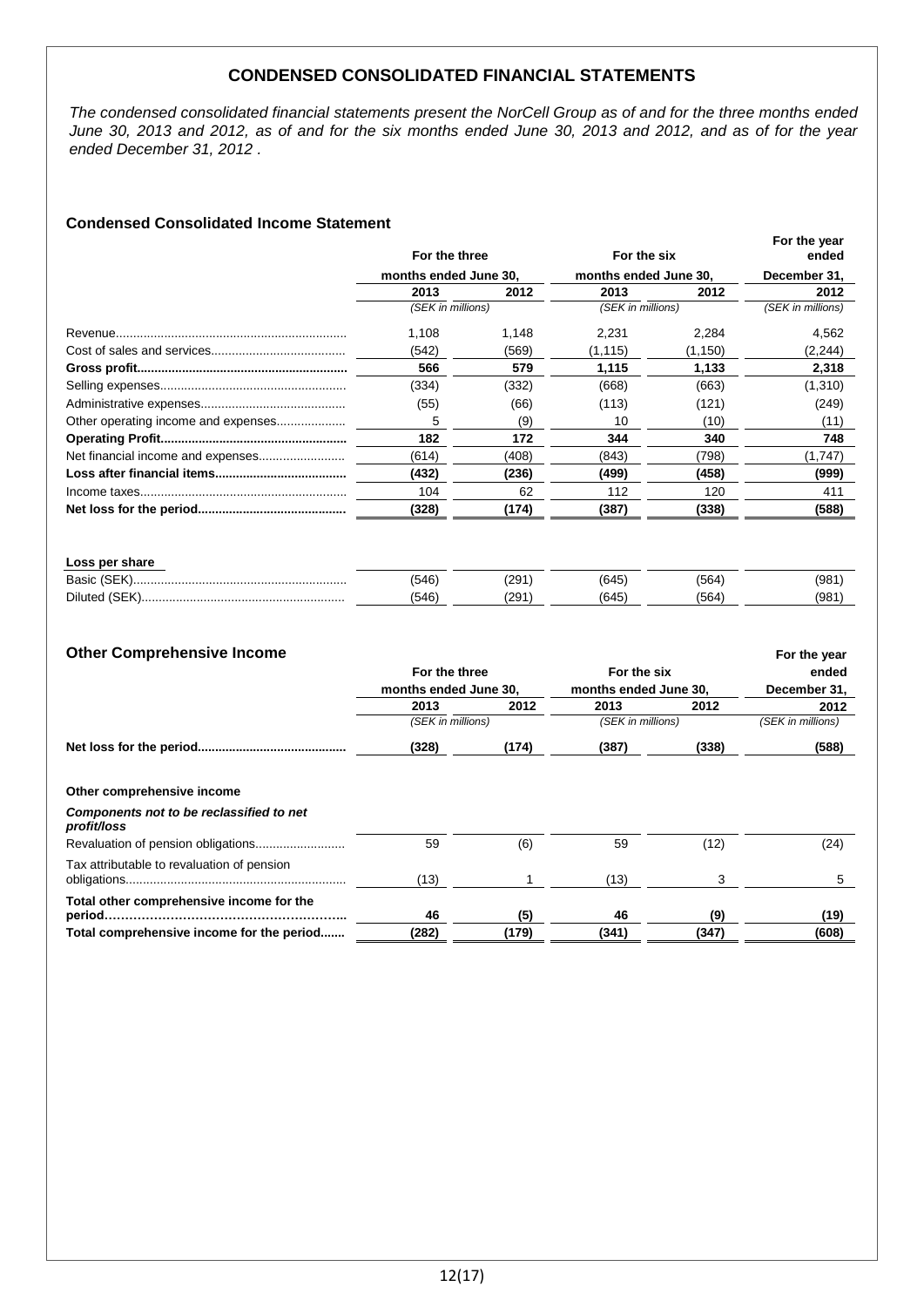# **Condensed Consolidated Balance Sheet**

|                    | As of June 30,    | As of June 30,    | As of<br>December 31. |
|--------------------|-------------------|-------------------|-----------------------|
|                    | 2013              | 2012              | 2012                  |
|                    | (SEK in millions) | (SEK in millions) | (SEK in millions)     |
| Non-current assets |                   |                   |                       |
|                    | 16.275            | 16.718            | 16.513                |
|                    | 10.742            | 10.742            | 10,742                |
|                    | 1.370             | 1.391             | 1.421                 |
|                    | 6                 | 0                 | 6                     |
|                    | 17.651            | 18.109            | 17.940                |
|                    | 260               | 266               | 300                   |
|                    | 658               | 634               | 661                   |
|                    | 918               | 900               | 961                   |
|                    | 18,569            | 19.010            | 18.901                |

| (271)  | 330    | 70     |
|--------|--------|--------|
| 15.942 | 15.384 | 15.553 |
| 4.871  | 4.905  | 4.838  |
| 5.757  | 5.784  | 5.703  |
| 5.290  | 4.605  | 4.973  |
| 266    | 319    | 426    |
| 670    | 1.060  | 766    |
| 16.878 | 16.764 | 16,746 |
| 335    | 254    | 354    |
| 1.627  | 1.661  | 1.731  |
| 1.962  | 1.916  | 2.085  |
| 18.569 | 19.010 | 18.901 |

| As of June 30.<br>2013 | As of June 30.<br>2012 | As of December<br>31, 2012 |
|------------------------|------------------------|----------------------------|
| (SEK in millions)      | (SEK in millions)      | (SEK in millions)          |
| 70                     | 681                    | 681                        |
|                        |                        |                            |
| 70                     | 678                    | 678                        |
| (387)                  | (338)                  | (588)                      |
| 46                     | (9)                    | (19)                       |
| (341)                  | (347)                  | (608)                      |
| (271)                  | 330                    | 70                         |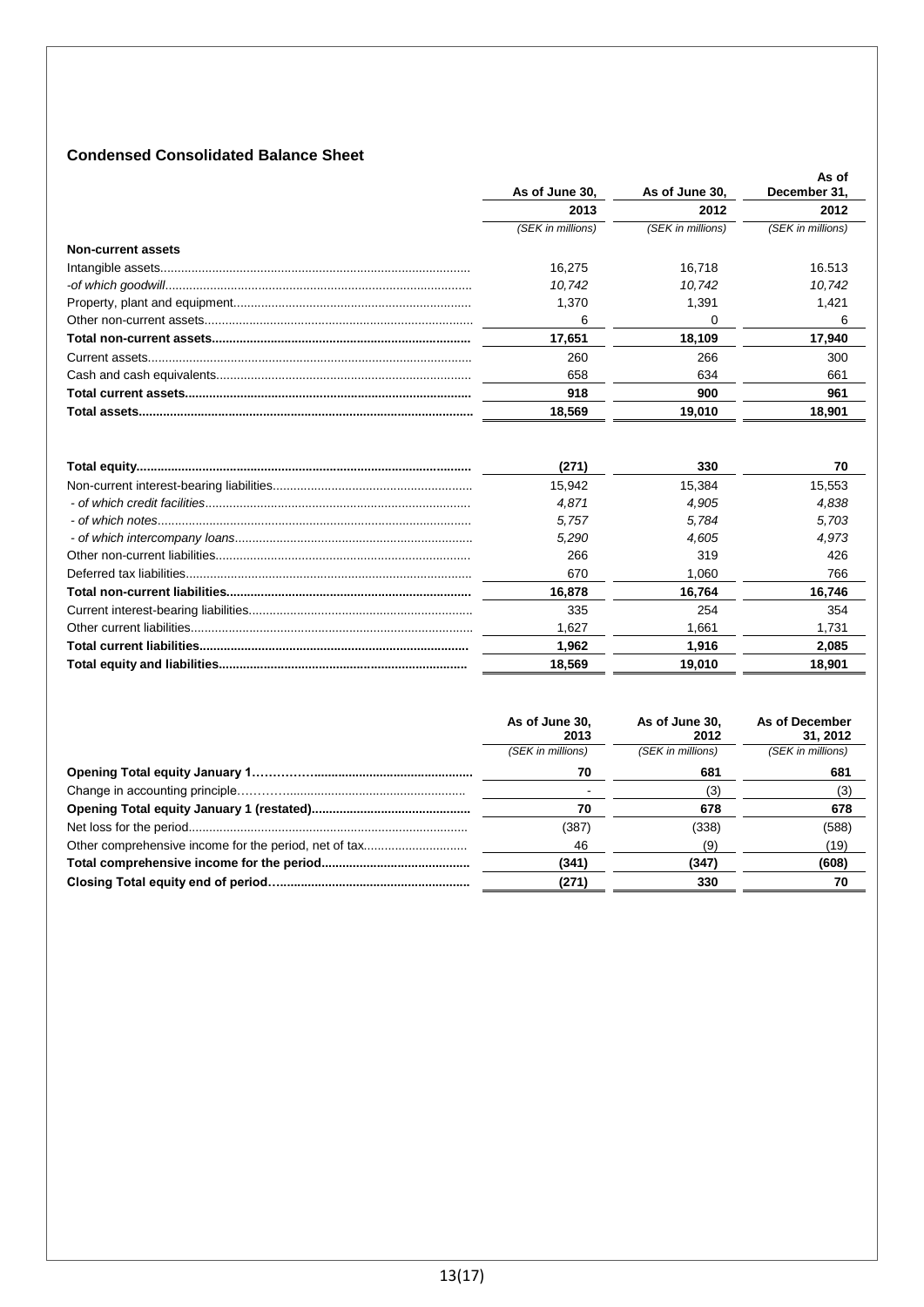# **Condensed Consolidated Cash Flow Statement**

|                                                  | For the three<br>months ended June 30, |       | For the six           |         | For the year<br>ended |
|--------------------------------------------------|----------------------------------------|-------|-----------------------|---------|-----------------------|
|                                                  |                                        |       | months ended June 30, |         | December 31,          |
|                                                  | 2013                                   | 2012  | 2013                  | 2012    | 2012                  |
|                                                  | (SEK in millions)                      |       | (SEK in millions)     |         | (SEK in millions)     |
| Operating activities                             |                                        |       |                       |         |                       |
| Adjustments for items not included in cash flow, | (432)                                  | (236) | (499)                 | (458)   | (999)                 |
|                                                  | 539                                    | 478   | 1 0 5 8               | 1 1 3 0 | 2012                  |
|                                                  | (52)                                   | (25)  | (115)                 | (197)   | (117)                 |
| Cash flow from operating activities              | 55                                     | 217   | 443                   | 475     | 896                   |
| <b>Investing activities</b>                      |                                        |       |                       |         |                       |
|                                                  | (63)                                   | (50)  | (125)                 | (101)   | (250)                 |
| Acquisition of property, plant and equipment     | (141)                                  | (141) | (240)                 | (273)   | (625)                 |
|                                                  | (1)                                    |       | (8)                   |         |                       |
|                                                  |                                        |       |                       |         | (6)                   |
|                                                  | (205)                                  | (191) | (372)                 | (374)   | (880)                 |
| <b>Financing activities</b>                      |                                        |       |                       |         |                       |
|                                                  |                                        |       |                       | (101)   | 101                   |
|                                                  | 100                                    |       | 100                   |         |                       |
|                                                  | (34)                                   | (33)  | (174)                 | (368)   | (457)                 |
|                                                  |                                        | (6)   |                       | (43)    | (43)                  |
|                                                  | 66                                     | (39)  | (74)                  | (512)   | (399)                 |
| Net change in cash and cash equivalents          | (83)                                   | (13)  | (3)                   | (410)   | (383)                 |
| Cash and cash equivalents at period end          | 658                                    | 634   | 658                   | 634     | 661                   |

# **\*Adjustments for items not included in cash flow, etc.**

|                                                     |                       |      |                       |       | For the year      |
|-----------------------------------------------------|-----------------------|------|-----------------------|-------|-------------------|
|                                                     | For the three         |      | For the six           |       | ended             |
|                                                     | months ended June 30. |      | months ended June 30. |       | December 31.      |
|                                                     | 2013                  | 2012 | 2013                  | 2012  | 2012              |
|                                                     | (SEK in millions)     |      | (SEK in millions)     |       | (SEK in millions) |
| Depreciation, amortization and impairment of        |                       |      |                       |       |                   |
|                                                     | 333                   | 358  | 674                   | 717   | 1,413             |
|                                                     | 349                   | (41) | 99                    | (99)  | (191)             |
| Unrealized change in fair value of financial assets | (164)                 | 32   | (104)                 | 59    | 159               |
| Change in accrued arrangement fees and accrued      |                       |      |                       |       |                   |
|                                                     | (127)                 | (13) | 98                    | 169   | 167               |
| Interest not settled with cash, group companies     | 147                   | 131  | 286                   | 266   | 438               |
|                                                     |                       | 10   | 5                     | 17    | 26                |
|                                                     | 539                   | 478  | 1.058                 | 1,130 | 2.012             |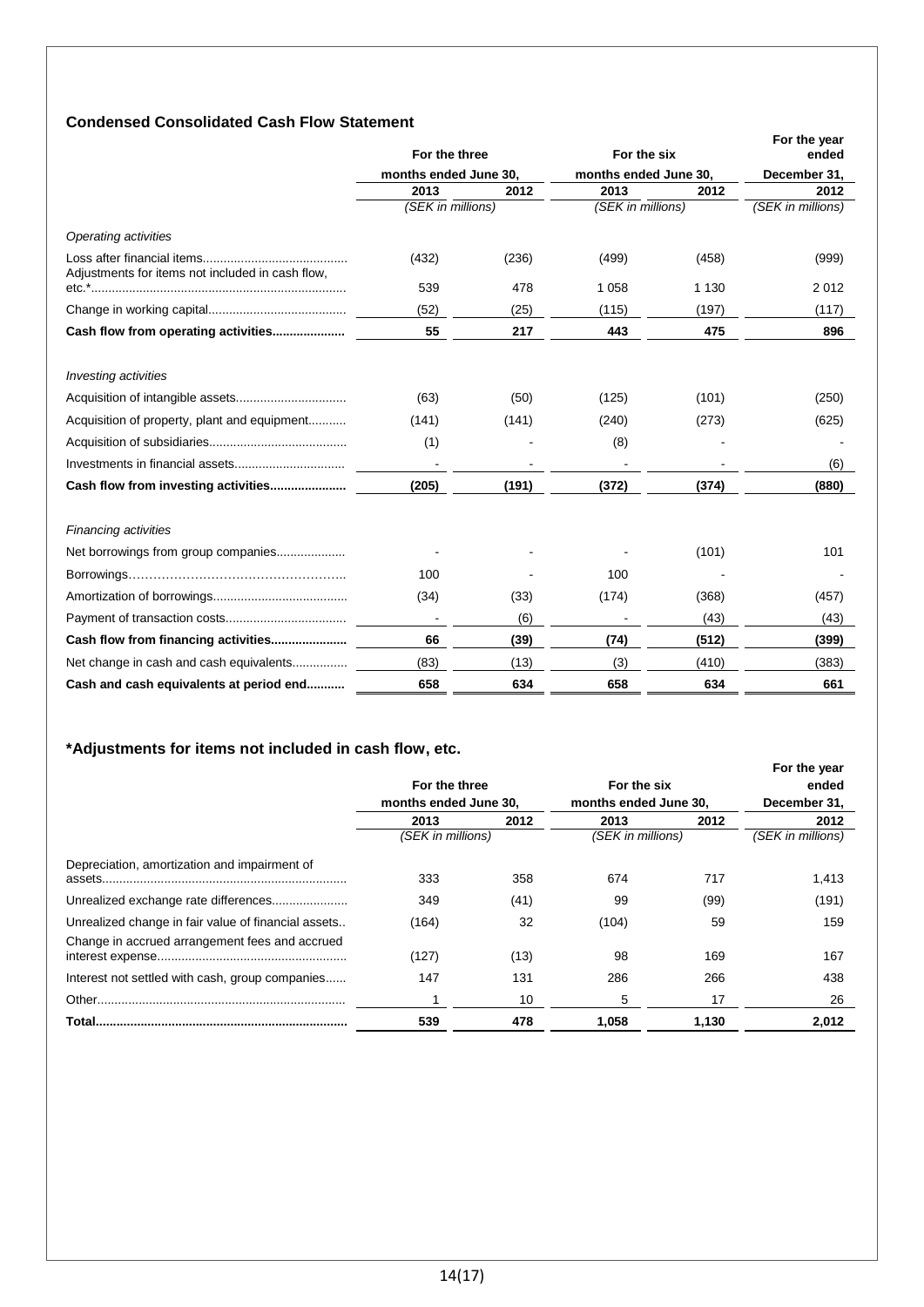# **Notes to the Condensed Consolidated Financial Statements**

# **Note 1 Basis of Preparation**

The consolidated accounts of the Group are prepared in accordance with International Financial Reporting Standards ("IFRSs") as disclosed in the Annual Report 2012 and presented in million Swedish kronor (SEK) which is also the Group's functional currency.

The Interim Report is prepared in accordance with IAS 34 Interim Financial Reporting.

The Interim Report has been approved for issuance by the Board of Directors on Aug 27, 2013.

### *New and amended accounting standards*

The amended IAS19 Employee benefits was adopted by the Group as from January 1, 2013, retrospectively. Accordingly, the financial statements for 2012 have been restated as described in the table below (effects on relevant line items). The other new or revised IFRSs that have come into force on January 1, 2013, have had no material impact on the consolidated financial statements in addition to certain additional disclosures on financial instruments according to IFRS 13 *Fair value measurement*, and that the amended IAS 1 *Presentation of financial statements* resulted in a new classification of items reported in other comprehensive income. Under the amended IFRS 7 *Financial Instruments: Disclosures* relating to new disclosure requirements for offsetting financial assets and liabilities; there has been no off setting and no agreement exists that allows netting.

| <b>SEK in millions</b> | As of<br><b>January 1, 2012</b> | For the six<br>months ended<br>June 30, 2012 | For the year<br>ended December<br>31, 2012 |
|------------------------|---------------------------------|----------------------------------------------|--------------------------------------------|
|                        |                                 |                                              |                                            |
|                        |                                 | (9)                                          | (19)                                       |
|                        |                                 |                                              | (19)                                       |
|                        |                                 |                                              | (19)                                       |
|                        |                                 |                                              | 24                                         |
|                        |                                 |                                              | (5)                                        |
|                        |                                 |                                              | 19                                         |

# *Operating Segments*

The operations of the Group are integrated and constitute a single operating segment that offers the supply of digital-television, high-speed broadband and fixed-telephony on a single market, Sweden. This is also the base of the Group's management structure and the structure for internal reporting, which is controlled by the Group's Chief Executive Officer, who has been identified as its chief operating decision maker. As such, the Group does not present any operating segment information. However, information on revenue from digital-television, high-speed broadband, fixed-telephony and landlord services is disclosed in Note 2.

#### **Note 2 Revenue**

Total revenue amounted to SEK 2,231 million (SEK 2,284 million) in the six months ended June 30, 2013. Digitaltelevision revenue amounted to SEK 832 million (SEK 862 million), or 37.3% (37.7%) of total revenue. High-speed broadband revenue amounted to SEK 642 million (SEK 637 million), or 28.8% (27.9%) of total revenue. Fixedtelephony revenue amounted to SEK 219 million (SEK 262 million), or 9.8% (11.5%) of total revenue. Landlord revenue amounted to SEK 430 million (SEK 431 million) or 19.3% (18.9%) of total revenue, and other revenue amounted to SEK 108 million (SEK 92 million), or 4.8% (4.0%) of total revenue.

#### **Note 3 Operating Expenses**

The Group's cost of sales and services amounted to SEK 1,115 million (SEK 1,150 million), or 50.0% (50.4%) of total revenue in the six months ended June 30, 2013. Selling expenses amounted to SEK 668 million (SEK 663 million), or 29.9% (29.0%) of total revenue, administrative expenses amounted to SEK 113 million (SEK 121 million), or 5.1% (5.3%) of total revenue and the Group's net other operating income and expenses amounted to an income of SEK 10 million (expense of SEK 10 million).

#### **Note 4 Financial Income and Expense**

Financial income and expenses summarized to a net financial expense of SEK 843 million (SEK 798 million) in the six months ended June 30, 2013.

Net financial expense consisted primarily of interest expenses on borrowings amounting to SEK 839 million (SEK 907 million), currency losses in EUR denominated debt of SEK 98 million (currency gains of SEK 100 million), and a positive change in fair value of derivative instruments amounting to SEK 101 million (negative change of SEK 59 million) in the six months ended June 30, 2013.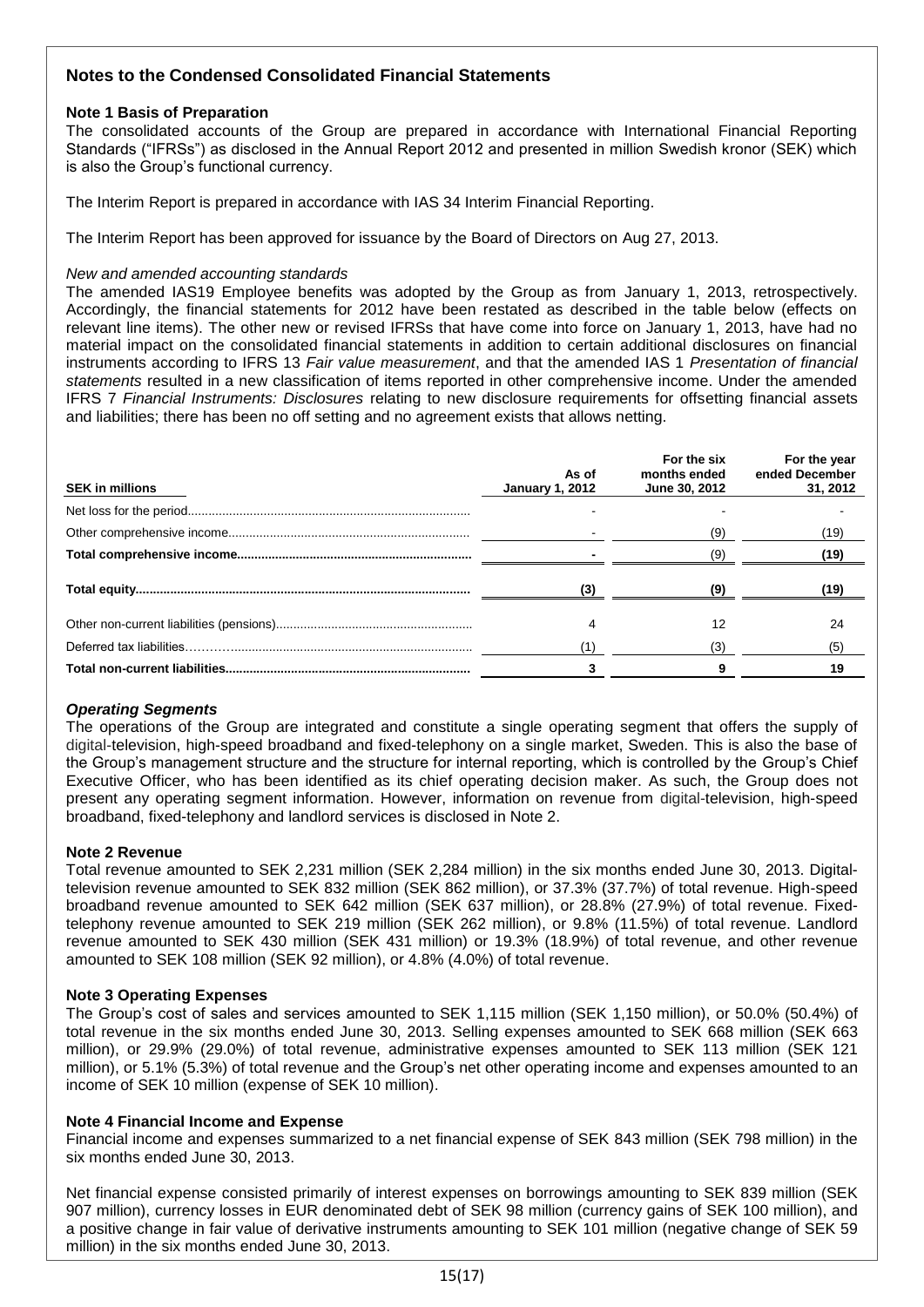# **Note 5 Income Taxes**

The Group recognized a deferred tax income for the six months ended June 30, 2013 of SEK 112 million (SEK 120 million).

## **Note 6 Net Loss for the Period**

The Group recognized a net loss of SEK 387 million (SEK 338 million) in the six months ended June 30, 2013.

## **Note 7 Capital Expenditures**

Capital expenditures in the six months ended June 30, 2013 amounted to SEK 374 million (SEK 389 million) or 16.8% (17.0%) of total revenue, of which SEK 10 million (SEK 15 million) was funded by financial leases. Of the capital expenditures net after leasing, SEK 240 million (SEK 273 million) related to investments in fixed tangible assets and SEK 125 million (SEK 101 million) related to investments in fixed intangible assets.

### **Note 8 Liquidity and Financial Position**

As of June 30, 2013 the Group held SEK 658 million (SEK 634 million) of cash and cash equivalents. SEK 100 million from the committed Capex Facility was drawn down in the six months ended June 30, 2013. Under the Senior Facilities Agreement, the Group has access to an additional committed Capex Facility of SEK 650 million, and additional committed SEK 445 million under the Revolving Credit Facility.

#### **Note 9 Fair Value of Derivative Instruments**

To decrease the Group's interest rate risks and currency exposure, certain derivatives have been entered into. The derivatives are measured at fair value and are recognized in net profit/(loss), hedge accounting is not applied. The Group only holds level 2 instruments as described in the Annual Report 2012.

Amounts of SEK 101 million (SEK (59) million) regarding changes in fair value of the derivatives have been recognized in the financial net and SEK 3 million (SEK 0 million) have been recognized in other operating income, in the six months ending June 30, 2013.

The following table illustrates the fair value of the derivatives at period end.

| <b>SEK in millions</b> | As of June<br>30, 2013 | As of June<br>30.2012 | As of<br>December 31, 2012 |
|------------------------|------------------------|-----------------------|----------------------------|
|                        | (6)                    |                       | (8)                        |
|                        | (127)                  | (136                  | (216)                      |
|                        | $22^{\circ}$           |                       | (35)                       |
|                        | (155)                  | (160                  | (259)                      |

#### **Note 10 Related Parties**

The Group has related party relationships with the Company's owner and with Board Members and Group Management as described in the Annual Report 2012.

#### **Note 11 Risks and Uncertainty Factors**

The Group's operations are influenced by a number of exogenous factors. For a detailed description of the risk factors considered to be most important to the Group's future progress, please see the description in the Group's Annual Report 2012. The Group believes that the risk environment has not materially changed from the description in the Annual Report 2012.

#### **Note 12 Events During the Second Quarter**

On April 18, 2013, Com Hem signed a framework agreement with Telenor Sverige AB to operate as a service provider in Telenor's communication operator Open Universe's open network.

On May 7, 2013, Com Hem signed a framework agreement with Sweden´s largest communication operator, Zitius Service Delivery AB, to operate as a service provider in Zitius' open network.

On May 21, 2013, NorCell 1B AB (publ) provided the Luxembourg Stock Exchange with a notice electing to pay interest for the interest period November 12, 2012, to May 31, 2013, on the Senior PIK Notes due 2019, in pay-inkind interest by increasing the principal amount of the Senior PIK Notes by an aggregate principal amount equal to the amount of interest for the initial interest payment period. The principal amount increased by EUR 16 million from June 1, 2013.

On June 20, 2013, Com Hem launched its B2B SoHo offering.

On June 28, 2013, Com Hem signed a framework agreement with IP Only, and will commence operations as a service provider in IP Only's open network.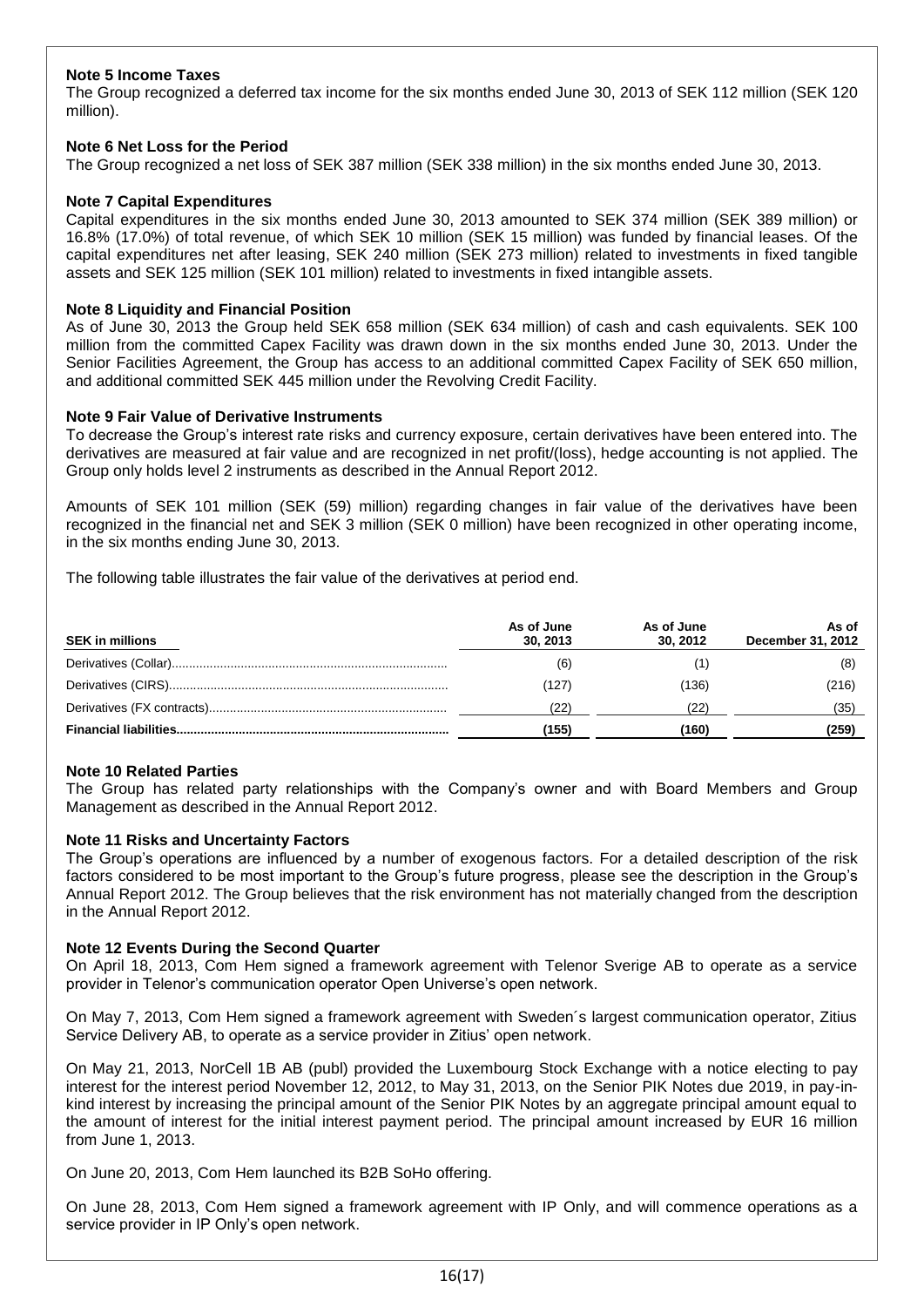# **Note 13 Subsequent Events**

To the knowledge of the Board of Directors, no other events have occurred after closing date that is expected to have a material impact on the business.